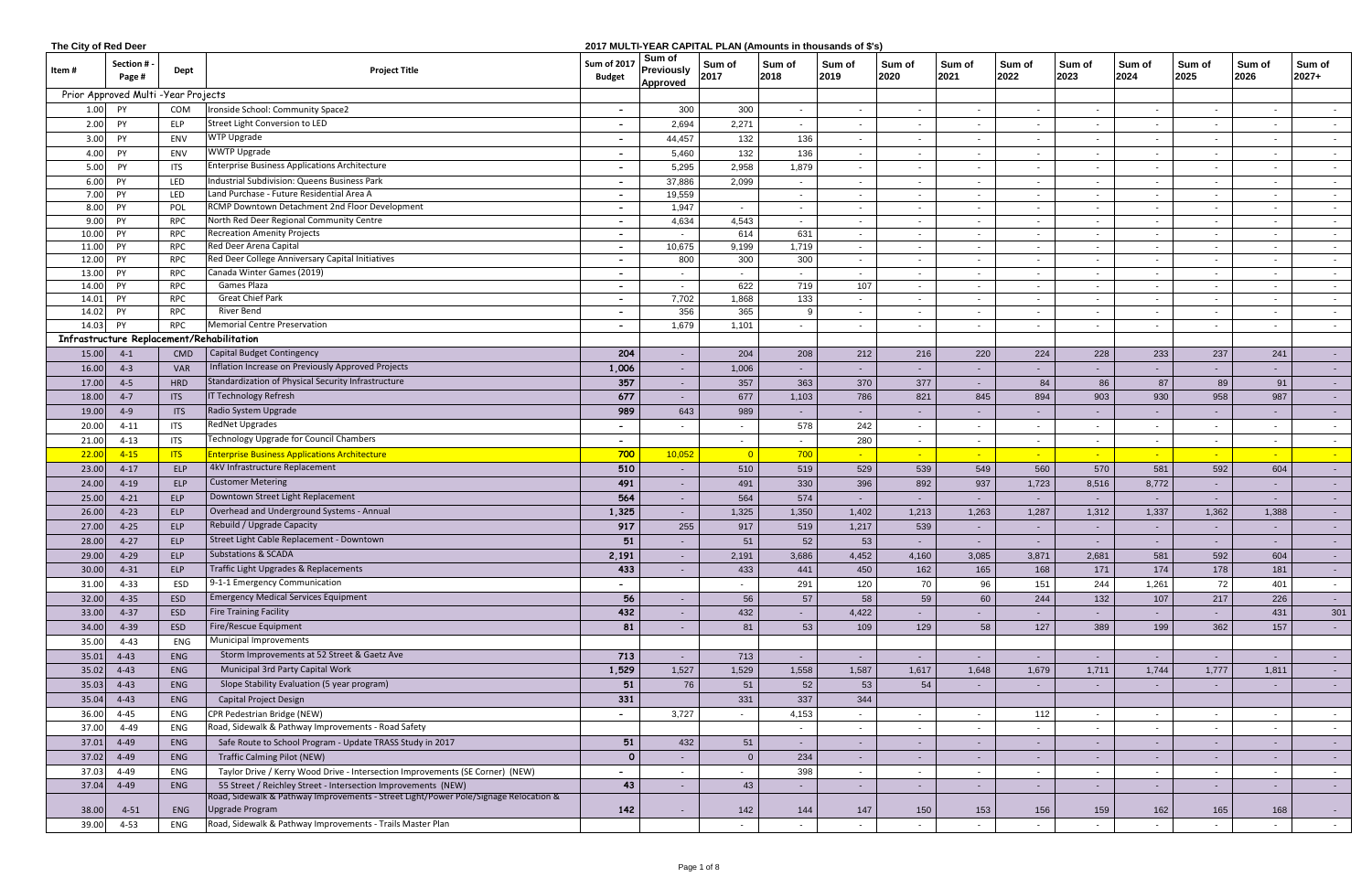| 2017 MULTI-YEAR CAPITAL PLAN (Amounts in thousands of \$'s)<br>The City of Red Deer |                           |            |                                                                                              |                                     |                                         |                |                          |                |                |                          |                          |                 |                          |                |                |                   |
|-------------------------------------------------------------------------------------|---------------------------|------------|----------------------------------------------------------------------------------------------|-------------------------------------|-----------------------------------------|----------------|--------------------------|----------------|----------------|--------------------------|--------------------------|-----------------|--------------------------|----------------|----------------|-------------------|
| Item #                                                                              | <b>Section#</b><br>Page # | Dept       | <b>Project Title</b>                                                                         | <b>Sum of 2017</b><br><b>Budget</b> | Sum of<br><b>Previously</b><br>Approved | Sum of<br>2017 | Sum of<br>2018           | Sum of<br>2019 | Sum of<br>2020 | Sum of<br>2021           | Sum of<br>2022           | Sum of<br>2023  | Sum of<br>2024           | Sum of<br>2025 | Sum of<br>2026 | Sum of<br>$2027+$ |
| 39.01                                                                               | $4 - 53$                  | ENG        | Ross St Sidewalk Improvement - 46 Ave to 30 Ave                                              |                                     | 42                                      |                | $\sim$                   | 1,164          |                |                          |                          | $\sim$          |                          |                | $\sim$         |                   |
| 39.02                                                                               | $4 - 53$                  | ENG        | 32 St Sidewalk Improvements - (Spruce Drive to 47 Ave)                                       |                                     |                                         |                | $\sim$                   |                | $\sim$         |                          | 112                      | 1,141           |                          |                | $\sim$         | $\sim$            |
| 39.03                                                                               | $4 - 53$                  | ENG        | Riverview Ave Sidewalk Improvement - 60 St to 67 St                                          |                                     |                                         |                |                          |                | $\sim$         | 659                      |                          | $\sim$          |                          |                | $\sim$         |                   |
| 40.00                                                                               | $4 - 55$                  | ENG        | Road, Sidewalk & Pathway Improvements-Pedestrian Connections & Transit Stops                 |                                     |                                         |                | $\overline{\phantom{0}}$ |                | $\sim$         |                          |                          | $\sim$          |                          |                | $\sim$         | $\sim$ 100 $\mu$  |
| 40.01                                                                               | $4 - 55$                  | ENG        | Pedestrian Connections / Missing Links ; 32 Street, 30 Ave to Lockwood Ave (Collicut) ; 30 A | 434                                 |                                         | 434            | 441                      | 450            | 458            | 467                      | 476                      | 485             | 494                      | 503            | 513            | $\sim$ 10 $\pm$   |
| 40.02                                                                               | $4 - 55$                  | ENG        | 32 Street, 30 Ave to Lockwood Ave (Collicut)                                                 |                                     |                                         |                |                          |                |                |                          |                          |                 |                          |                | $\sim$         | $\sim$            |
| 40.0                                                                                | $4 - 55$                  | ENG        | 30 Avenue, 32 St to Lees St (Collicut)                                                       |                                     | $\sim$                                  | $\blacksquare$ | $\sim$                   | $\sim$         | $\sim$         | $\sim$                   |                          | $\sim$          |                          |                | $\sim$         | $\sim$ 100 $\mu$  |
| 40.04                                                                               | $4 - 55$                  | ENG        | 43 Street, 55 Ave to 57A Ave                                                                 |                                     |                                         | $\blacksquare$ | 208                      | $\sim$         | $\sim$         | $\sim$                   |                          | $\sim$          |                          |                | $\sim$         | $\sim$ $-$        |
| 40.05                                                                               | $4 - 55$                  | ENG        | Transit Road/Sidewalk Improvement Program                                                    | $\overline{\phantom{0}}$            | 3,531                                   |                | $\sim$                   |                | 323            |                          |                          | $\sim$          |                          |                | $\sim$         | $\sim$ $-$        |
| 41.00                                                                               | $4 - 57$                  | ENG        | Traffic Safety, Signals & Improvements - System Enhancements & Upgrades                      |                                     |                                         |                |                          |                | $\sim$         |                          |                          | $\sim$          |                          |                | $\sim$         |                   |
| 41.01                                                                               | $4 - 57$                  | ENG        | Misc Signal Improvement/Work                                                                 | 204                                 |                                         | 204            | 312                      | 476            | 485            | 494                      | 504                      | 513             | 523                      | 533            | 543            | $\sim$ 10 $\pm$   |
| 41.02                                                                               | $4 - 57$                  | ENG        | Side Road Demand Dependency - 6 year program with approx 8 installs per year                 | 163                                 | 667                                     | 163            | 166                      |                |                |                          |                          | $\sim$          |                          |                | $\sim$         | $\sim 100$        |
| 41.03                                                                               | $4 - 57$                  | ENG        | <b>CCTV Intersection Coverage Expansion</b>                                                  | 102                                 | 102                                     | 102            | $\sim$ $-$               | $\sim$         | $\sim$         | $\sim$                   | $\sim$                   | $\sim$ $-$      |                          |                | $\sim$         | $\sim$ 10 $\pm$   |
| 41.04                                                                               | $4 - 57$                  | ENG        | Pedestrian Signal Infrastructure Improvements                                                | 713                                 | 713                                     | 713            | 727                      | $\sim$         | $\sim$         | $\sim$                   |                          | $\sim$          |                          |                | ٠              | $\sim$ $-$        |
| 41.05                                                                               | $4 - 57$                  | ENG        | Signal Infrastructure Replacement Program (5 year program) (NEW)                             | 204                                 |                                         | 204            | 208                      | 212            | 216            | 220                      |                          | $\sim$          |                          |                | $\sim$         | $\sim$ 10 $\pm$   |
| 42.00                                                                               | $4 - 59$                  | ENG        | Traffic Safety, Signals & Improvements - Transit Priority Measures                           |                                     |                                         |                | $\sim$                   |                | 1,100          | $\sim$                   | $\sim$                   | $\sim$          |                          |                | $\sim$         | $\sim$            |
| 43.00                                                                               | $4 - 61$                  | ENV        | Storm Water Infrastructure                                                                   | 3,242                               |                                         | 3,242          | 2,513                    | 1,937          | 2,042          | 2,153                    | 2,270                    | 2,452           | 2,526                    | 2,665          | 2,812          | $\sim$            |
| 44.00                                                                               | $4 - 63$                  | <b>ENV</b> | Wastewater Main Infrastructure                                                               | 2,078                               |                                         | 2,078          | 2,202                    | 2,334          | 2,473          | 2,621                    | 4,457                    | 2,944           | 3,120                    | 3,306          | 3,504          | $\sim 100$        |
| 45.00                                                                               | $4 - 65$                  | <b>ENV</b> | Wastewater Main Infrastructure - NEW                                                         | 106                                 |                                         | 106            | $\sim$                   | 81             | $\sim$         | $\sim$                   |                          | $\sim$          |                          | 37             | 151            | $\sim 100$        |
| 46.00                                                                               | $4 - 67$                  | <b>ENV</b> | <b>Water Pumping Stations</b>                                                                | 204                                 |                                         | 204            | 1,267                    | 11             | 60             | $\sim$                   | 397                      | 12              | $\sim$                   | $\sim$         | $\sim$         | $\sim 100$        |
| 47.00                                                                               | $4 - 69$                  | ENV        | <b>Water Pumping Stations - NEW</b>                                                          |                                     | 56                                      | $\sim$         | 104                      |                | $\sim$         | $\sim$                   | 224                      | $\sim$          |                          |                | $\sim$         | $\sim$ 100 $\mu$  |
| 48.00                                                                               | $4 - 71$                  | ENV        | <b>Water Utility Infrastructure</b>                                                          | 6,707                               |                                         | 6,707          | 7,102                    | 7,519          | 7,962          | 5,766                    | 6,103                    | 6,460           | 6,838                    | 7,238          | 7,662          | $\sim$ $-$        |
| 49.00                                                                               | $4 - 73$                  | ENV        | Water Utility Infrastructure - NEW                                                           | 130                                 | $\sim$                                  | 130            | 11                       |                | $\sim$         | $\sim$                   |                          | $\sim$ $-$      |                          |                | 151            | $\sim$ $-$        |
| 50.00                                                                               | $4 - 75$                  | ENV        | WTP Rehabilitation & Replacement                                                             | 1,870                               | $\sim$                                  | 1,870          | 691                      | 1,190          | 270            | 90                       | 761                      | 491             | 163                      | 130            | 12             |                   |
| 51.00                                                                               | $4 - 77$                  | ENV        | WTP Rehabilitation & Replacement - NEW                                                       | 403                                 | 422                                     | 403            | 415                      | 345            | $\sim$         | $\sim$                   |                          | 342             | 3,488                    |                | $\sim$         | $\sim 100$        |
| 52.00                                                                               | $4 - 79$                  | <b>ENV</b> | WW Liftstation Upgrade and Rehabilitation                                                    | 175                                 | 611                                     | 175            | 524                      |                | $\sim$         |                          |                          | $\sim$          |                          |                | $\blacksquare$ |                   |
| 53.00                                                                               | $4 - 81$                  | <b>ENV</b> | WWTP Rehab, Replacement & Upgrades - New                                                     | 214                                 | 891                                     | 214            | 260                      | $\sim$         | $\sim$         | $\sim$                   | $\sim$                   | $\sim$          | $\sim$                   | 1,777          | 18,106         | $\sim$ 10 $\pm$   |
| 54.00                                                                               | $4 - 83$                  | <b>ENV</b> | WWTP Rehabilitation, Replacement and Upgrades                                                | 1,045                               | 453                                     | 1,045          | 5,046                    | 5,920          | 22             | 49                       | 937                      | 1,393           | 5,942                    |                | $\sim$         | $\sim 100$        |
| 55.00                                                                               | $4 - 85$                  | PWS        | <b>Bridge Maintenance</b>                                                                    | 1,162                               |                                         | 1,162          | 71                       | 1,000          | 5,375          | 77                       | 974                      | 114             | 471                      | 4,568          | 9,114          | $\sim$ $-$        |
| 56.00                                                                               | $4 - 87$                  | PWS        | <b>Capital Project Management</b>                                                            |                                     |                                         |                | $\sim$                   |                |                |                          |                          | $\sim$          |                          |                | $\sim$         | $\sim$ $-$        |
| 57.00                                                                               | 4-89                      | <b>PWS</b> | Facility Management - Civic Yards & Leased Buildings                                         | 195                                 |                                         | 195            | 146                      | 149            | 375            | 155                      | 191                      | 161             | 210                      | 167            | 170            |                   |
| 58.00                                                                               | $4 - 91$                  | PWS        | Fleet - Replacement Vehicles                                                                 | 3,445                               |                                         | 3,445          | 4,002                    | 5,213          | 9,011          | 7,428                    | 8,699                    | 8,752           | 4,308                    | 5,037          | 4,580          | <b>Service</b>    |
| 59.00                                                                               | 4-93                      | PWS        | Fleet Fuel System                                                                            | $\sim$                              | 6,100                                   | $\sim$         |                          |                |                |                          | 456                      |                 |                          | 342            | $\sim$         |                   |
| 60.00                                                                               | $4 - 95$                  | PWS        | Fleet Garage Shop Equipment                                                                  | 12                                  |                                         | 12             | 12                       | 12             | 13             | 13                       | 14                       | 14              | 14                       | 15             | 15             | $\sim$ $-$        |
| 61.00                                                                               | $4 - 97$                  | PWS        | Fleet Pooling & Utilization Software                                                         | 102                                 | $\sim$                                  | 102            | $\sim$ $-$               |                | $\sim$         | $\sim$                   |                          | $\sim$ 10 $\pm$ |                          |                | $\sim$         | $\sim 100$        |
| 62.00                                                                               | 4-99                      | PWS        | Fleet Rate Model Software                                                                    | 315                                 |                                         | 315            | $\sim$                   | $\sim$         | $\sim$         | $\sim$                   |                          | $\sim$ 10 $\pm$ | $\sim$                   |                | $\sim$         | $\sim 100$        |
| 63.00                                                                               | $4 - 101$                 | <b>PWS</b> | <b>Guardrail Replacement</b>                                                                 | 179                                 | $\sim$                                  | 179            | 183                      | 186            | 190            | 193                      | 197                      | 201             | 205                      | 208            | 212            | $\sim$            |
| 64.00                                                                               | $4 - 103$                 | PWS        | Pavement Rehabilitation (Crown Paving)                                                       | 7,583                               | $\sim$                                  | 7,583          | 7,573                    | 7,778          | 8,224          | 8,312                    | 8,602                    | 9,109           | 9,206                    | 9,522          | 10,079         | $\sim$ $-$        |
| 65.00                                                                               | $4 - 105$                 | PWS        | Roadway Reconstruction                                                                       | 7,291                               | $\sim$                                  | 7,291          | 7,429                    | 7,571          | 7,714          | 7,861                    | 8,010                    | 8,163           | 8,318                    | 8,476          | 8,637          | $\sim$ 10 $\pm$   |
| 66.00                                                                               | $4 - 107$                 | PWS        | Snow Dump Sediment Pond Repairs                                                              | 102                                 |                                         | 102            | 519                      | 529            | $\sim$         |                          |                          | $\sim$          |                          |                | $\sim$         | $\sim$ $-$        |
| 67.00                                                                               | 4-109                     | PWS        | City Hall Waste Diversion Program Capital Cost                                               | 31                                  |                                         | 31             |                          |                |                |                          |                          |                 |                          |                |                |                   |
| 68.00                                                                               | 4-111                     | <b>INL</b> | City Hall Barrier Free Ramp                                                                  | 125                                 | 180                                     | 125            | $\sim$                   |                | $\sim$         | $\sim$                   | $\sim$                   | $\sim$ $-$      |                          |                | $\sim$         | $\sim$ 10 $\pm$   |
| 69.00                                                                               | $4 - 113$                 | <b>INL</b> | City Hall Infrastructure Replacement/Upgrade                                                 | 112                                 | 1,572                                   | 112            | 156                      | 238            | 485            | $\sim$                   |                          | 57              |                          |                | $\blacksquare$ | $\sim$ $-$        |
| 70.00                                                                               | $4 - 115$                 | <b>INL</b> | City Hall Renovation                                                                         | 71                                  |                                         | 71             |                          |                |                |                          |                          |                 |                          |                |                |                   |
| 71.00                                                                               | 4-117                     | INL        | Old RCMP Detachment Demolition & Parking Lot Installation                                    |                                     |                                         |                | $\sim$                   |                |                |                          |                          | $\sim$          |                          |                | $\sim$         |                   |
| 72.00                                                                               | 4-119                     | <b>INL</b> | Sorensen Station Parkade - Infrastructure                                                    | 102                                 | $\sim$                                  | 102            | $\sim$                   | $\sim$         | 54             | $\sim$                   | $\sim$                   | $\sim$ $-$      | - 1                      | $\sim$         | $\sim$         | $\sim$ 10 $\pm$   |
| 73.00                                                                               | $4-121$                   | <b>RPC</b> | Asphalt Court Overlays                                                                       | 43                                  |                                         | 43             | 44                       | 45             | 46             | 47                       | 47                       | 48              | 49                       | 100            | 102            | $\sim$ $-$        |
| 74.00                                                                               | $4 - 123$                 | <b>RPC</b> | Athletic (Legion) Track - Preservation                                                       | $\blacksquare$                      |                                         | $\sim$         | $\overline{\phantom{0}}$ |                |                | $\overline{\phantom{a}}$ |                          | $\sim$          |                          |                | 604            | $\sim$ $-$        |
| 75.00                                                                               | $4 - 125$                 | <b>RPC</b> | Bower Ponds Node Preservation                                                                | 22                                  |                                         | 22             | 32                       | $\sim$ $-$     | $\sim$         | $\sim$                   | $\sim$                   | $\sim$          | $\sim$                   | 266            | $\sim$         | $\sim 100$        |
| 76.00                                                                               | $4 - 127$                 | <b>RPC</b> | Centennial Plaza Park Site Redevelopment                                                     |                                     | 52                                      |                | 719                      | $\sim$         | $\sim$         | $\sim$                   | $\overline{\phantom{0}}$ | $\sim$          | $\overline{\phantom{0}}$ |                | $\sim$         | $\sim$ $-$        |
| 77.00                                                                               | 4-129                     | <b>RPC</b> | City Hall Pk-Facility & Infrastructure Upgrades                                              |                                     |                                         | $\sim$         | 312                      | $\sim$         | $\sim$         | $\sim$                   |                          | $\sim$          |                          | 24             | 248            | $\sim$ $-$        |
| 78.00                                                                               | 4-131                     | <b>RPC</b> | Collicutt Centre Preservation                                                                | 83                                  | 601                                     | 83             | 863                      | 405            | 110            | 73                       | 59                       | 476             | 81                       | 246            | $\sim$         | $\sim$ $-$        |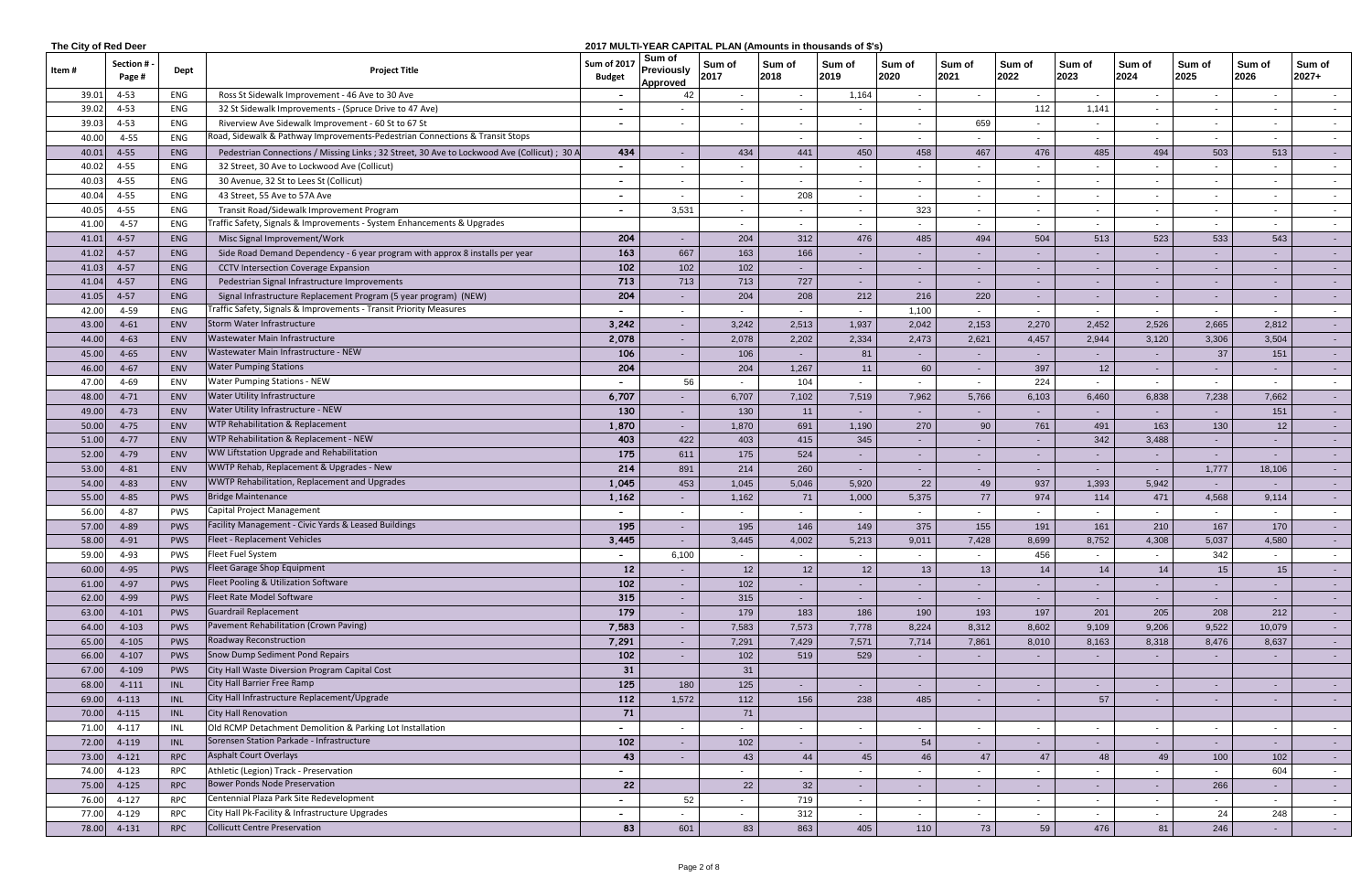|                | The City of Red Deer<br>2017 MULTI-YEAR CAPITAL PLAN (Amounts in thousands of \$'s) |            |                                                                                               |                                     |                                                |                          |                          |                |                |                          |                |                          |                          |                |                          |                     |
|----------------|-------------------------------------------------------------------------------------|------------|-----------------------------------------------------------------------------------------------|-------------------------------------|------------------------------------------------|--------------------------|--------------------------|----------------|----------------|--------------------------|----------------|--------------------------|--------------------------|----------------|--------------------------|---------------------|
| ltem #         | Section #<br>Page #                                                                 | Dept       | <b>Project Title</b>                                                                          | <b>Sum of 2017</b><br><b>Budget</b> | Sum of<br><b>Previously</b><br><b>Approved</b> | Sum of<br>2017           | Sum of<br>2018           | Sum of<br>2019 | Sum of<br>2020 | Sum of<br>2021           | Sum of<br>2022 | Sum of<br>2023           | Sum of<br>2024           | Sum of<br>2025 | Sum of<br>2026           | Sum of<br>$2027+$   |
| 79.00          | 4-133                                                                               | <b>RPC</b> | Community Activity Centres - Preservation                                                     |                                     |                                                | $\sim$                   | $\sim$                   |                | $\sim$         | $\sim$                   |                | $\sim$                   |                          | 592            | 302                      | $\sim$              |
| 80.00          | 4-135                                                                               | <b>RPC</b> | <b>Cronquist House Preservation</b>                                                           | 106                                 | 384                                            | 106                      | $\sim$                   | $\sim$         | 81             | $\sim$                   |                | $\sim$                   |                          |                | $\sim$                   | $\sim$ $-$          |
| 81.00          | 4-137                                                                               | <b>RPC</b> | Downtown Arena (Pidherney Centre, Kinex) Parking Lot - Preservation                           | 306                                 |                                                | 306                      | 1,817                    |                |                |                          |                | $\sim$                   |                          |                | $\sim$                   | $\sim$              |
| 82.00          | 4-139                                                                               | <b>RPC</b> | <b>Facility Condition and Lifecycle Assessments</b>                                           | 15                                  | $\sim$                                         | 15                       | $\sim$                   | 16             | $\sim$ $-$     | 16                       | ۰.             | 17                       | $\sim$                   | 18             | $\sim$                   | $\sim$              |
| 83.0           | 4-141                                                                               | <b>RPC</b> | Fort Normandeau Preservation                                                                  | 20                                  | 73                                             | 20                       | $\sim$                   |                | $\sim$         |                          |                | 68                       | 362                      |                | 60                       | $\sim$              |
| 84.00          | $4 - 143$                                                                           | <b>RPC</b> | Gaetz Lake Sanctuary Preservation                                                             | 550                                 | $\sim$                                         | 550                      | $\sim$                   | $\sim$         | $\sim$         | $\sim$                   | ٠              | $\sim$                   |                          |                | $\sim$                   | $\sim$ $-$          |
| 85.0           | $4 - 145$                                                                           | <b>RPC</b> | <b>GH Dawe Centre Preservation</b>                                                            | 408                                 | $\sim$                                         | 408                      | 1,695                    | $\sim$         | $\sim$         | $\sim$                   | ٠              | $\sim$                   | 77                       |                | $\sim$                   | $\sim$ $-$          |
| 86.0           | $4 - 147$                                                                           | <b>RPC</b> | Great Chief Park - Preservation                                                               | 153                                 | $\sim$                                         | 153                      | $\sim$                   | $\sim$         | $\sim$         | $\sim$                   | 128            | 519                      |                          |                | $\sim$                   | $\sim$ $-$          |
| 87.0           | 4-149                                                                               | <b>RPC</b> | Heritage Ranch/Waskasoo Sp Gathering PI - Preservation                                        |                                     |                                                |                          | $\sim$                   |                | $\sim$         | 88                       |                |                          |                          |                | 634                      | $\sim$              |
| 88.00          | $4 - 151$                                                                           | <b>RPC</b> | Heritage Square Restoration                                                                   |                                     |                                                |                          | $-$                      |                | 105            | 107                      |                | $\sim$                   |                          |                | $\sim$                   | $\sim$              |
| 89.0           | 4-153                                                                               | <b>RPC</b> | J. J. Gaetz House Preservation                                                                | $\overline{\phantom{0}}$            |                                                | $\sim$                   | $\sim$                   |                | 81             | $\overline{\phantom{a}}$ | 528            | $\sim$                   | $\sim$                   | $\sim$         | $\sim$                   | $\sim$              |
| 90.0           | $4 - 155$                                                                           | <b>RPC</b> | Kinex Arena - Preservation                                                                    | 66                                  | $\sim$                                         | 66                       | $\sim$                   | $\sim$         | 571            | $\sim$                   | $\sim$         | $\sim$                   | $\blacksquare$           | 296            | 1,690                    | $\sim$ $-$          |
| 91.00          | $4 - 157$                                                                           | <b>RPC</b> | Kinsmen Community Arenas - Preservation                                                       | 57                                  |                                                | 57                       | 32                       | 147            | 33             | $\sim$                   | $\sim$         | 365                      | ٠                        |                | 2,384                    | $\sim$ $-$          |
| 92.0           | 4-159                                                                               | <b>RPC</b> | <b>KWNC Preservation</b>                                                                      | 382                                 | $\sim$                                         | 382                      | $\sim$                   | $\sim$         | $\sim$         | $\sim$                   | $\sim$         | $\sim$                   | $\sim$                   |                | $\sim$                   | $\sim$ $-$          |
| 93.0           | $4 - 161$                                                                           | <b>RPC</b> | Lions Campground Preservation                                                                 | 683                                 | $\sim$                                         | 683                      | $\sim$                   | $\sim$         | $\sim$         | $\sim$                   | 113            | 2,924                    | $\sim$                   |                | $\sim$                   | $\sim$ $-$          |
| 94.00          | $4 - 163$                                                                           | <b>RPC</b> | Natural Area and Slope Remediation                                                            | 204                                 | 314                                            | 204                      | 208                      | 212            | 216            | 220                      | 224            | 228                      | 233                      | 237            | 241                      | $\sim$ $-$          |
| 95.00          | 4-165                                                                               | <b>RPC</b> | Parks Major Amenity Replacement Plan                                                          | 321                                 |                                                | 321                      | 327                      | 333            | 340            | 346                      | 353            | 359                      | 366                      | 373            | 380                      | $\sigma_{\rm{max}}$ |
| 96.00          | $4 - 167$                                                                           | <b>RPC</b> | Parks Sign Capital Replacements                                                               | 108                                 | $\sim$                                         | 108                      | 110                      | 112            | 114            | 116                      | 119            | 121                      | 123                      | 125            | $\sim$                   | $\sim$              |
| 97.00          | 4-169                                                                               | <b>RPC</b> | River Bend Recreation Area - Preservation                                                     | 518                                 | $\sim$                                         | 518                      | 104                      | $\sim$         | 11             | 1,237                    | 48             | 106                      | 60                       |                | 88                       | $\sim$ $-$          |
| 98.0           | 4-171                                                                               | <b>RPC</b> | Riverside Meadows - ARP Park Upgrades                                                         |                                     | 331                                            | $\sim$                   | $\sim$                   |                | 114            | $\sim$                   |                |                          |                          |                | $\sim$                   | $\sim$ $-$          |
| 99.00          | $4 - 173$                                                                           | <b>RPC</b> | RPC Infrastructure Maintenance                                                                | 250                                 | $\sim$                                         | 250                      | 250                      | 250            | 250            | 250                      | 250            | 250                      | 250                      | 250            | 250                      | $\sim$ $-$          |
| 100.0          | $4 - 175$                                                                           | <b>RPC</b> | <b>Tennis Court Preservation</b>                                                              | 380                                 | 349                                            | 380                      | $\sim$                   |                | $\sim$         | $\sim$                   |                | $\sim$                   | 53                       |                | 109                      | $\sim$ $-$          |
| 101.00         | $4 - 177$                                                                           | <b>RPC</b> | Trail Overlays/Parking Lot Overlays                                                           | 216                                 |                                                | 216                      | 220                      | 224            | 228            | 233                      | 237            | 242                      | 246                      | 1,929          | 256                      | $\sim$ $-$          |
| 301.00         | 4-179                                                                               | COM        | <b>Library Capital Priorities</b>                                                             |                                     | 467                                            | $\sim$                   | 815                      | $\sim$         | $\sim$         | $\sim$                   |                | $\overline{\phantom{0}}$ |                          |                | $\sim$                   | $\sim$              |
| 302.00         | 4-181                                                                               | <b>LED</b> | Red Deer Regional Airport                                                                     | 175                                 |                                                | 175                      | $\sim$                   | $\sim$         | $\sim$ $-$     | $\sim$                   | ۰.             | $\sim$                   |                          |                | $\sim$                   | $\sim$              |
| 303.00         | 4-183                                                                               | <b>RPC</b> | River Bend Golf & Recreation Area - Golf Preservation                                         | 324                                 |                                                | 324                      | 1,998                    | 303            | 336            | $\sim$                   |                | $\sim$                   |                          |                | $\sim$                   | $\sim$ $-$          |
| 304.00         | 4-185                                                                               | <b>RPC</b> | Tree Replacement - Outstanding Replacements                                                   | 130                                 | 75                                             | 130                      | 130                      | 130            | 130            | $\sim$                   | $\sim$         | $\sim$                   | $\sim$                   |                | $\sim$                   | $\sim$              |
| Current Growth |                                                                                     |            |                                                                                               |                                     |                                                |                          |                          |                |                |                          |                |                          |                          |                |                          |                     |
| 102.00         | $5 - 1$                                                                             | CMD        | Civic Centre - Phase 1 & 2                                                                    |                                     | 3,365                                          | $\sim$                   | $\sim$                   | $\sim$         | $\sim$         | $\sim$                   | $\blacksquare$ | $\sim$                   | $\blacksquare$           |                | $\sim$                   | 94,080              |
| 103.00         | $5-3$                                                                               | <b>ITS</b> | <b>Collections Storage Facilty</b>                                                            |                                     |                                                | $\sim$                   | 1,051                    |                | $\sim$         | $\sim$                   |                | $\sim$                   |                          |                | $\sim$                   | $\sim$              |
| 104.00         | $5-5$                                                                               | ELP        | <b>Build New Feeders</b>                                                                      | 510                                 |                                                | 510                      | 1,506                    |                | 809            | 220                      | 448            | 570                      | 581                      |                |                          | $\sim$              |
| 105.00         | $5 - 7$                                                                             | ELP        | <b>Customer Servicing</b>                                                                     | 1,834                               |                                                | 1,834                    | 1,973                    | 2,328          | 3,441          | 3,818                    | 3,890          | 3,651                    | 3,720                    | 3,791          | 3,863                    | <b>Section</b>      |
| 106.00         | $5-9$                                                                               | ESD        | Firehall # $6$                                                                                |                                     |                                                |                          | $\sim$                   |                | $\sim$         |                          |                | $\sim$                   |                          |                | $\sim$                   | 21,947              |
| 107.00         | $5 - 15$                                                                            | ENG        | Greater Downtown Action Plan (GDAP) - Growth                                                  | $\overline{\phantom{a}}$            | $\sim$                                         | $\sim$                   | $\sim$                   | $\sim$         | $\sim$         | $\sim$                   | $\sim$         | $\sim$                   | $\overline{\phantom{a}}$ | $\sim$         | $\sim$                   | $\sim$ $-$          |
| 107.01         | $5 - 15$                                                                            | ENG        | New Pedestrian Links (R27 & R28) (various locations)                                          | $\blacksquare$                      | $\sim$                                         | $\sim$                   | $\sim$                   | $\sim$         | $\sim$         | $\sim$                   | $\sim$         | $\sim$                   | $\overline{\phantom{a}}$ | 592            | $\sim$                   | $\sim$ 100 $\mu$    |
| 107.02         | $5 - 15$                                                                            | ENG        | Sidewalk Building Program (R35)                                                               |                                     | 1,060                                          | $\sim$                   | $\sim$                   | $\sim$         | $\sim$         | $\sim$                   |                | $\sim$                   | $\blacksquare$           |                | $\sim$                   | $\sim$              |
| 107.03         | $5 - 15$                                                                            | ENG        | Phase 3 Riverlands                                                                            | 510                                 |                                                | 510                      | $\sim$                   | $\sim$         | $\sim$         | $\sim$                   |                | $\sim$                   |                          |                | $\sim$                   | $\sim$ 100 $\pm$    |
| 108.00         | $5 - 19$                                                                            | ENG        | Local Improvements                                                                            |                                     |                                                |                          | $\sim$                   |                | $\sim$         |                          |                | $\sim$                   |                          |                | $\sim$                   | $\sim$              |
| 108.01         | $5-19$                                                                              | ENG        | College Park Servicing (Water/Sanitary)                                                       | 255                                 |                                                | 255                      | 5,192                    | $\sim$         | $\sim$         | $\sim$                   |                | $\sim$                   |                          |                | ٠                        | $\sim$              |
| 108.02         | $5-19$                                                                              | ENG        | <b>Central Park Servicing (Water)</b>                                                         | 153                                 | 1,222                                          | 153                      | $\sim$                   | $\sim$         | $\sim$         | $\sim$                   |                | $\sim$                   |                          |                | $\blacksquare$           | $\sim$ $-$          |
| 109.00         | $5 - 23$                                                                            | ENG        | ND Road Improvements - West QEII Business Park                                                |                                     |                                                | $\sim$                   | $\sim$                   | $\sim$         | $\sim$         | $\sim$                   | $\sim$         | $\sim$                   | $\sim$                   | $\sim$         | $\sim$                   | $\sim$              |
| 109.01         | $5 - 23$                                                                            | ENG        | West QEII Business Park (NE35) Phase 3 - Divided arterial roadway construction (N to S) Inclu | $\sim$                              | 10,511                                         | $\sim$                   | $\sim$                   | $\sim$         | 6,900          | $\sim$                   |                | $\sim$                   | $\overline{\phantom{a}}$ | $\sim$         | $\sim$                   | $\sim$              |
| 109.02         | $5 - 23$                                                                            | ENG        | West QEII Business Park (NE35) Phase 4 - Divided arterial roadway construction (N to S)       |                                     | 204                                            |                          | $\overline{\phantom{a}}$ |                |                | 4,175                    |                | $\sim$                   |                          |                | $\overline{\phantom{a}}$ | $\sim$ $-$          |
| 109.03         | $5 - 23$                                                                            | ENG        | West QEII Business Park (SE35) Phase 5 - Undivided arterial roadway construction (E to W)     | $\sim$                              |                                                | $\sim$                   | $\sim$                   | $\sim$         | $\sim$         | 275                      | 3,974          | $\sim$                   |                          |                | $\sim$                   | $\sim$              |
| 109.04         | $5 - 23$                                                                            | ENG        | West QEII Business Park (SW36) Phase 6 - Undivided arterial roadway construction (N to S)     | $\sim$                              | $\sim$                                         | $\sim$                   | $\sim$                   | $\sim$         | $\sim$         | $\sim$                   | $\blacksquare$ | $\sim$                   | $\blacksquare$           | $\sim$         | $\sim$                   | 3,321               |
|                |                                                                                     |            | West QEII Business Park (SE35) Phase 7 - Undivided arterial roadway construction (E to W)     |                                     |                                                |                          |                          |                |                |                          |                |                          |                          |                |                          |                     |
| 109.05         | $5 - 23$                                                                            | ENG        |                                                                                               | $\sim$                              | $\sim$                                         | $\overline{\phantom{a}}$ | $\sim$                   | $\sim$         | $\sim$         | $\sim$                   | 140            | 2,595                    | $\blacksquare$           | $\sim$         | 1,449                    | $\sim$              |
| 109.06         | $5 - 23$                                                                            | ENG        | West QEII Business Park (NW25) Phase 8 - Divided arterial roadway construction (N to S)       | $\blacksquare$                      | $\sim$                                         |                          | $-$                      |                | $\sim$         | $\sim$                   |                | $\sim$                   |                          |                | $\sim$                   | 5,043               |
| 110.00         | $5 - 25$                                                                            | ENG        | 67 Street Projects (30 Avenue to 20 Avenue)                                                   |                                     |                                                |                          | $\sim$                   | $\sim$         | $\sim$         | $\sim$                   | $\sim$         | $\sim$                   | $\sim$                   | $\sim$         | $\sim$                   | $\sim$              |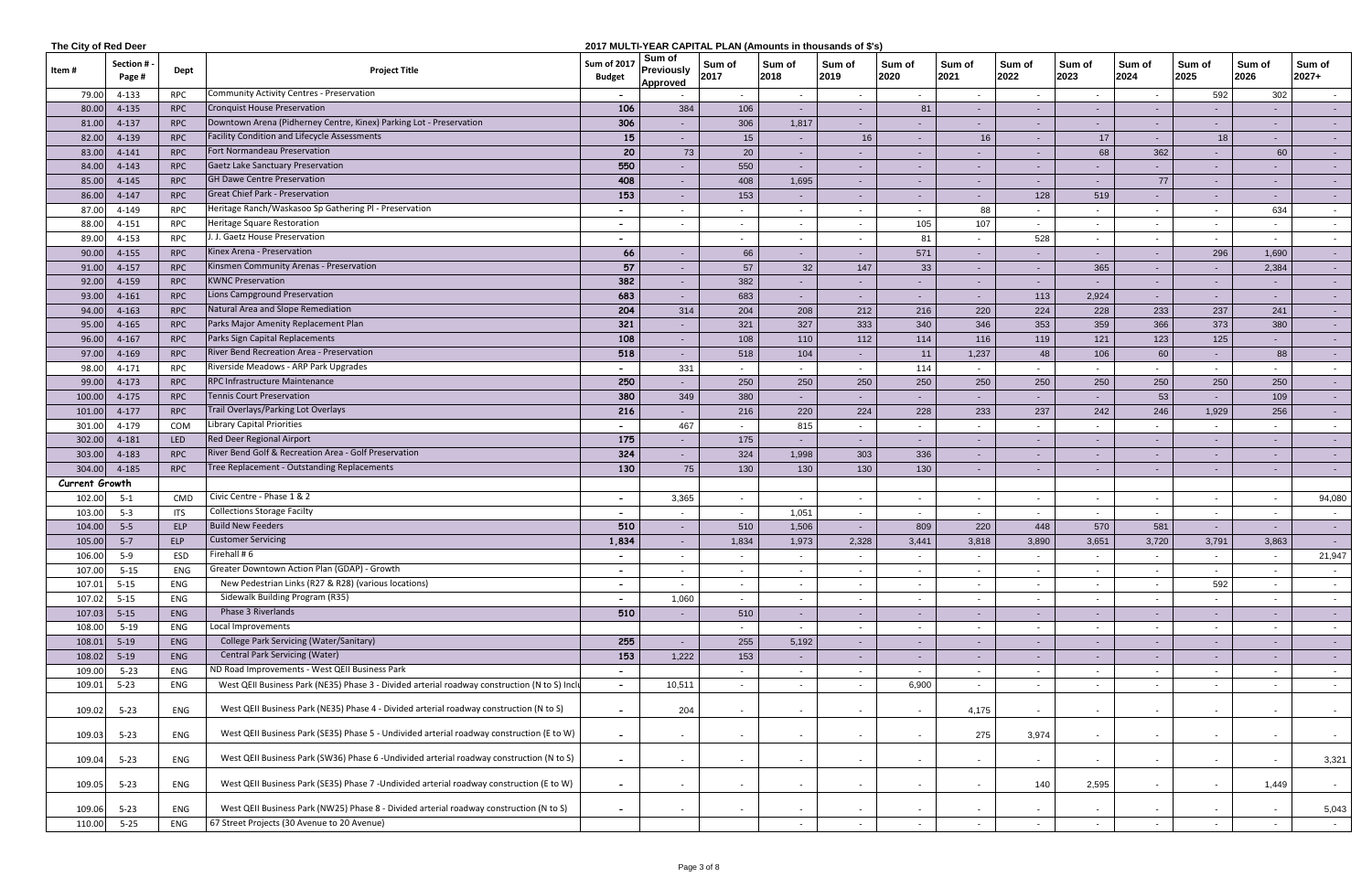| The City of Red Deer |                     |            |                                                                                                                                                                                    |                                     |                                         | 2017 MULTI-YEAR CAPITAL PLAN (Amounts in thousands of \$'s) |                |                |                 |                          |                |                 |                |                |                |                  |
|----------------------|---------------------|------------|------------------------------------------------------------------------------------------------------------------------------------------------------------------------------------|-------------------------------------|-----------------------------------------|-------------------------------------------------------------|----------------|----------------|-----------------|--------------------------|----------------|-----------------|----------------|----------------|----------------|------------------|
| ltem #               | Section #<br>Page # | Dept       | <b>Project Title</b>                                                                                                                                                               | <b>Sum of 2017</b><br><b>Budget</b> | Sum of<br><b>Previously</b><br>Approved | Sum of<br>2017                                              | Sum of<br>2018 | Sum of<br>2019 | Sum of<br>2020  | Sum of<br>2021           | Sum of<br>2022 | Sum of<br>2023  | Sum of<br>2024 | Sum of<br>2025 | Sum of<br>2026 | Sum of<br>2027+  |
|                      |                     |            | 67 St from Quarter Line to 20 Ave - 2 lane (upgrade 2 lane rural cross section to 2 lane                                                                                           |                                     |                                         |                                                             |                |                |                 |                          |                |                 |                |                |                |                  |
| 110.01               | $5 - 25$            | ENG        | urban cross section) includes intersectional upgrades west of quarter line.                                                                                                        | $\overline{\phantom{0}}$            | 2,036                                   |                                                             |                |                |                 | $\sim$                   | 1,399          | $\sim$          |                |                | $\sim$         |                  |
|                      |                     |            |                                                                                                                                                                                    |                                     |                                         |                                                             |                |                |                 |                          |                |                 |                |                |                |                  |
| 110.02               | $5 - 25$            | ENG        | 67 St from Quarter Line to 20 Ave - upgrade 2 lane urban cross section to 4 lane arterial                                                                                          | $\sim$                              | $\sim$                                  |                                                             | $\sim$         |                |                 | $\sim$                   |                | $\sim$          |                |                | 2,716          |                  |
| 111.00               | $5 - 27$            | ENG        | ND Road Improvements - Various Locations (100% Roads Offsites)                                                                                                                     |                                     | $\sim$                                  | $\overline{\phantom{a}}$                                    | $\sim$         |                | $\sim$          | $\sim$                   |                | $\sim$          |                |                | $\sim$         | $\sim$           |
| 111.01               | $5 - 27$            | ENG        | Ross Street (Rideout Av to 20 Av) - 4 Lanes - Design '16 & Const '17                                                                                                               | 2,344                               | 204                                     | 2,344                                                       | $\sim$         |                | $\sim$          | $\sim$                   |                | $\sim$ $-$      |                |                | $\sim$         | $\sim 100$       |
| 111.02               | $5-27$              | ENG        | 32 St (Daines Av to 20 Av) - 4 Lanes - Design and Pregrading '17                                                                                                                   | 1,019                               |                                         | 1,019                                                       | $\sim$         |                |                 |                          |                | 1,711           |                |                | $\blacksquare$ | $\sim$ 10 $\pm$  |
| 111.03               | $5 - 27$            | ENG        | 19 Street (30 Ave to 20 Ave) - 4 Lane - Quarter line to 20 Ave in '25                                                                                                              | $\overline{\phantom{0}}$            | $\sim$                                  | $\sim$                                                      | $\sim$         |                | $\sim$          | $\sim$                   |                | $\sim$          |                |                | $\sim$         | 7,156            |
| 111.04               | $5 - 27$            | ENG        | 19 St / 30 Avenue Intersection Improvements - Design in '21 & Const in '22                                                                                                         |                                     | $\sim$                                  | $\blacksquare$                                              | $\sim$         | $\sim$         | $\sim$          | $\sim$                   | $\sim$         | $\sim$          | $\sim$         |                | $\sim$         | 8,712            |
| 111.05               | $5 - 27$            | ENG        | CP Rail Overpass (Hwy 11A between Taylor Dr & Gaetz Avenue)                                                                                                                        |                                     | $\sim$                                  | $\sim$                                                      | $\sim$         | $\sim$         | $\sim$ 10 $\pm$ | $\sim$                   |                | $\sim$          | $\sim$         |                | $\sim$         | 13,530           |
| 112.00               | $5 - 29$            | ENG        | Northland Drive Projects                                                                                                                                                           |                                     |                                         | $\blacksquare$                                              | $\sim$         |                | $\sim$          | $\sim$                   |                | $\sim$          |                |                | $\sim$         | $\sim$           |
| 112.01               | $5 - 29$            | ENG        | Northland Drive - Gaetz Ave to 49 Ave                                                                                                                                              |                                     |                                         | $\blacksquare$                                              | 1,563          |                | $\sim$          | $\sim$                   |                | $\sim$          |                |                | $\sim$         | $\sim$           |
| 112.02               | $5 - 29$            | ENG        | CN & River Bridges                                                                                                                                                                 |                                     | $\sim$                                  | $\blacksquare$                                              | $\sim$         | $\sim$         | 3,114           | 17,178                   | 11,665         | $\sim$          | $\sim$         | $\sim$         | $\sim$         | $\sim$ 100 $\mu$ |
| 112.03               | $5 - 29$            | ENG        | Northland Drive - 2 lane 49 Ave to 78 St Crescent (Design & Pregrade '17)                                                                                                          |                                     |                                         | $\blacksquare$                                              | $\sim$         |                | 1,294           | 1,648                    | 3,069          | $\sim$          |                |                | $\sim$         | $\sim$           |
| 112.04               | $5 - 29$            | ENG        | Northland Drive - 2 lane 78 St Crescent to 30 Ave (Design & Pregrade '17)                                                                                                          |                                     | $\sim$                                  | $\blacksquare$                                              | $\sim$         |                | 2,372           | 3,736                    | 7,987          | $\sim$          |                |                | $\sim$         | $\sim$ $-$       |
| 112.05               | $5 - 29$            | ENG        | 30 Avenue from Northland Drive to 67 Street - upgrade 2 lane urban to 4 lane                                                                                                       |                                     | $\sim$                                  | $\sim$                                                      | $\sim$         |                |                 | $\sim$                   | $\sim$         | 342             | 5,999          |                | $\sim$         |                  |
| 112.06               | $5 - 29$            | ENG        | Northland Dr from Hwy 2 to Taylor Dr - 4 lanes (Design)                                                                                                                            | 815                                 | $\sim$                                  | 815                                                         | 7,476          | $\sim$ .       | $\sim$ $-$      | $\sim$                   |                | $\sim$ 10 $\pm$ |                |                | $\sim$         | $\sim 100$       |
| 112.07               | $5 - 29$            | <b>ENG</b> | Northland Dr from Taylor Dr to Gaetz Ave - 4 lanes (anticipated funding 100% AT)                                                                                                   | 306                                 | $\sim$                                  | 306                                                         | 727            | 9,523          | $\sim$          | $\sim$                   |                | $\sim$          |                |                | $\sim$         | $\sim 100$       |
| 112.08               | $5 - 29$            | ENG        | 20 Avenue from 55 St to 32 St - 2 lanes (Design & Pregrade '17)                                                                                                                    |                                     |                                         |                                                             | $\sim$         |                | $\sim$          | 4,972                    | 6,783          | $\sim$          |                |                | $\sim$         | $\sim$ $-$       |
|                      |                     |            | 20 Avenue from 67 St to 400 m North of 55 St - 2 lanes (Design & Pregrade '17)                                                                                                     |                                     |                                         |                                                             |                |                |                 |                          | 2,788          |                 |                |                | $\sim$         |                  |
| 112.09               | $5 - 29$            | ENG        | 20 Avenue 400 m North of 55 Street to 55 Street - 2 lanes (Design & Pregrade '17)                                                                                                  | $\overline{\phantom{0}}$            | $\sim$                                  | $\blacksquare$                                              | $\sim$         |                | $\sim$          | 1,879                    |                | $\sim$          | $\sim$         | $\sim$         |                | $\sim$ 100 $\mu$ |
| 112.10               | $5 - 29$            | ENG        |                                                                                                                                                                                    |                                     |                                         | $\blacksquare$                                              | $\sim$         |                | $\sim$          | 1,879                    | 2,082          | $\sim$          |                |                | $\sim$         | $\sim$           |
| 112.11               | $5 - 29$            | ENG        | 20 Avenue from 32 St to 19 St - 2 lanes                                                                                                                                            | $\overline{\phantom{0}}$            | $\sim$                                  | $\sim$                                                      | $\sim$         |                |                 | $\sim$                   | 560            | 6,343           | $\blacksquare$ |                | 410            | 10,209           |
| 112.12               | $5 - 29$            | ENG        | Northland Drive - (30 Ave to 20 Ave) - 2 lanes                                                                                                                                     |                                     | $\sim$                                  | $\blacksquare$                                              |                |                |                 | $\sim$                   | 235            | 4,552           | 291            | 4,416          | $\sim$         | $\sim$           |
| 113.00               | $5 - 33$            | ENG        | Road Capacity Improvements - Various Locations                                                                                                                                     |                                     | $\sim$                                  | $\blacksquare$                                              | $\sim$         | $\sim$         | $\sim$          | $\sim$                   |                | $\sim$          |                |                | $\sim$         | $\sim$ 100 $\mu$ |
| 113.01               | $5 - 33$            | <b>ENG</b> | 67 Street Corridor Improvements - Taylor Drive - Design & Construction in 2022                                                                                                     | 1,750                               | 10,277                                  | 1,750                                                       | $\sim$         |                | $\sim$          | 879                      | 8,061          | $\sim$          |                |                | $\sim$         | $\sim 100$       |
|                      |                     | ENG        | 32 St / Taylor Dr Intersection Improvements (Dual left turns) - Detailed Design '19 &<br>Construction '20                                                                          |                                     |                                         |                                                             |                |                |                 |                          |                |                 |                |                |                |                  |
| 113.02               | $5 - 33$            |            | Integrated Movement Study (Roads, Trails, Transit)                                                                                                                                 | $\overline{\phantom{a}}$            |                                         | $\blacksquare$                                              |                |                | 434             | 6,373                    |                | $\sim$          |                |                | $\sim$         | $\sim$ 100 $\mu$ |
| 113.03               | $5 - 33$            | ENG        | Taylor Drive Intersection Improvements - from 19 St to 28 St. Functional in '24 & Design &                                                                                         | $\sim$                              | 475                                     | $\blacksquare$                                              | $\sim$         | $\sim$         | $\sim$          | $\sim$                   | $\sim$         | $\sim$          | $\blacksquare$ |                | 785            | $\sim$ 100 $\mu$ |
| 113.04               | $5 - 33$            | ENG        | Construction in 2027+.<br>South East Sector Transportation Improvements - 19 St Rebuild - Gaetz Ave to 40 Ave                                                                      | 2,904                               |                                         | 2,904                                                       |                |                |                 | $\sim$                   |                | $\sim$          | 116            |                | $\sim$         |                  |
|                      |                     |            | (includes Piper Ck Culvert) in 2016; 40 Ave/19 St Rdabout in 2017 & 19st Rebuild - 40 Ave to                                                                                       |                                     |                                         |                                                             |                |                |                 |                          |                |                 |                |                |                |                  |
| 113.05               | $5 - 33$            | ENG        | Irwin Ave in 2018                                                                                                                                                                  | $\overline{\phantom{0}}$            | 13,256                                  |                                                             |                |                | 16,604          | 6,922                    |                |                 |                |                |                |                  |
| 113.06               | $5 - 33$            | ENG        | 40 Ave / Ross St Intersection Improvements - Design '15 & Construction '19                                                                                                         |                                     | 322                                     |                                                             |                | 116            | 1,078           |                          |                | $\sim$          |                |                |                |                  |
| 114.00               | $5 - 35$            | ENG        | Gaetz Avenue Corridor Improvements                                                                                                                                                 |                                     |                                         |                                                             |                |                |                 | $\sim$                   |                | $\sim$          |                |                | $\sim$         | $\sim$ $-$       |
|                      |                     |            | Gaetz Ave (19 St to 30 St) Upgrades - Estimate includes: Functional Design, Land                                                                                                   |                                     |                                         |                                                             |                |                |                 |                          |                |                 |                |                |                |                  |
| 114.01               | $5 - 35$            | ENG        | Acquisition, Detail Design & Construction in 2027                                                                                                                                  | $\overline{\phantom{a}}$            |                                         |                                                             |                |                |                 |                          |                | $\sim$          |                |                | $\sim$         | 17,184           |
| 114.02 5-35          |                     | ENG        | Gaetz Ave (34 St to 37 St) Upgrades - Design & Construction 2027+                                                                                                                  | $\sim$                              | $\sim$                                  | $\sim$                                                      | $\sim$         |                | $\sim$          |                          |                | $\sim$          |                | 59             | $\sim$         | 9,533            |
| 114.03               | $5 - 35$            | ENG        | <b>Gaetz Ave Visioning Phase 2</b>                                                                                                                                                 | $\overline{\phantom{a}}$            |                                         | $\blacksquare$                                              |                |                |                 | 330                      |                | $\sim$          |                |                | $\sim$         | <b>Contract</b>  |
|                      |                     |            | Gaetz Ave (78 St to Hwy 11A) - 6 Laning of roadway - Detailed Design & Construction in                                                                                             |                                     |                                         |                                                             |                |                |                 |                          |                |                 |                |                |                |                  |
| 114.04               | $5 - 35$            | ENG        | $2027+$                                                                                                                                                                            | $\overline{\phantom{a}}$            |                                         |                                                             |                |                |                 |                          |                | $\sim$          |                |                | $\sim$         | 19,459           |
|                      |                     |            | Boulevard Enhancements - Gaetz Ave - 19 St to 20 St (East side); 19 St - Gaetz Av to<br>Westerner entrance road (North side) & 19 St Gaetz Av to London Drugs access (North side). |                                     |                                         |                                                             |                |                |                 |                          |                |                 |                |                |                |                  |
| 114.05               | $5 - 35$            | ENG        | Future enhancements in 2027+                                                                                                                                                       |                                     |                                         |                                                             | $\sim$         |                |                 | $\overline{\phantom{a}}$ |                | $\sim$          |                |                | $\sim$         | 25,831           |
|                      |                     |            | Gaetz Avenue Vision Implementation - 19 St to Hwy 11A (Not including Downtown blocks                                                                                               |                                     |                                         |                                                             |                |                |                 |                          |                |                 |                |                |                |                  |
| 114.06               | $5 - 35$            | ENG        | from 39 St to Riverside Drive)                                                                                                                                                     |                                     |                                         |                                                             | $\sim$         |                |                 |                          |                | $\sim$          |                |                | $\sim$         | 66,422           |
| 114.07               | $5 - 35$            | <b>ENG</b> | Gaetz Ave & Hwy 2 - Entrance / Gateway Feature NEW                                                                                                                                 | 357                                 |                                         | 357                                                         | 1,713          |                | $\sim$          | $\sim$                   |                | $\sim$          |                |                |                | $\sim$ 100 $\pm$ |
| 115.00               | $5 - 39$            | ENG        | Sanitary Off-site Levy Projects                                                                                                                                                    |                                     |                                         |                                                             | $\sim$         |                | $\sim$          |                          |                | $\sim$          |                |                |                | $\sim$           |
| 115.01               | $5 - 39$            | ENG        | Hwy 11A Sanitary Trunk Extension (59-60) & Lift Station                                                                                                                            | $\overline{\phantom{a}}$            | $\sim$                                  | $\sim$                                                      | $\sim$         |                |                 | 9,009                    |                | $\sim$          |                |                | $\sim$         | $\sim$ $-$       |
| 115.02               | $5 - 39$            | ENG        | Sanitary Model Update                                                                                                                                                              |                                     |                                         | $\sim$                                                      | $\sim$         | 132            |                 | $\sim$                   |                | $\sim$          | 145            |                | $\sim$         | $\sim$ $-$       |
| 116.00               | $5 - 43$            | ENG        | Storm Off-Site Levy Projects - Hazlett Lake & Queens Business Park                                                                                                                 |                                     | $\sim$                                  | $\sim$                                                      | $\sim$         |                | $\sim$          | $\sim$                   |                | $\sim$          |                |                | $\sim$         | $\sim$ 100 $\mu$ |
| 116.01               | $5 - 43$            | ENG        | Hazlett Lake Stormwater Management Study / Monitoring                                                                                                                              | 15                                  |                                         | 15                                                          | 16             | 16             | $\sim$          | $\sim$                   |                | $\sim$          |                |                | $\sim$         | $\sim 100$       |
| 116.02 5-43          |                     | ENG        | Queens Business Park(QBP) (SW36) - Trunk (96-Pond I5) & Pond I5                                                                                                                    | 1,936                               | $\sim$                                  | 1,936                                                       |                |                | $\sim$          | $\sim$                   |                | $\sim$          |                |                | $\sim$         | $\sim$           |
| 116.03               | $5 - 43$            | ENG        | QBP (NW25) Trunk (94-95)                                                                                                                                                           |                                     | $\sim$                                  |                                                             | $\sim$         |                | 291             | $\overline{\phantom{a}}$ |                | $\sim$          |                |                | $\sim$         | $\sim$           |
|                      | 116.04 5-43         | ENG        | QBP (NW25) Pond I6                                                                                                                                                                 |                                     |                                         | $\blacksquare$                                              |                |                |                 |                          |                | $\sim$          |                | 1,777          | $\sim$         | $\sim$ $-$       |
|                      |                     |            |                                                                                                                                                                                    |                                     |                                         |                                                             |                |                |                 |                          |                |                 |                |                |                |                  |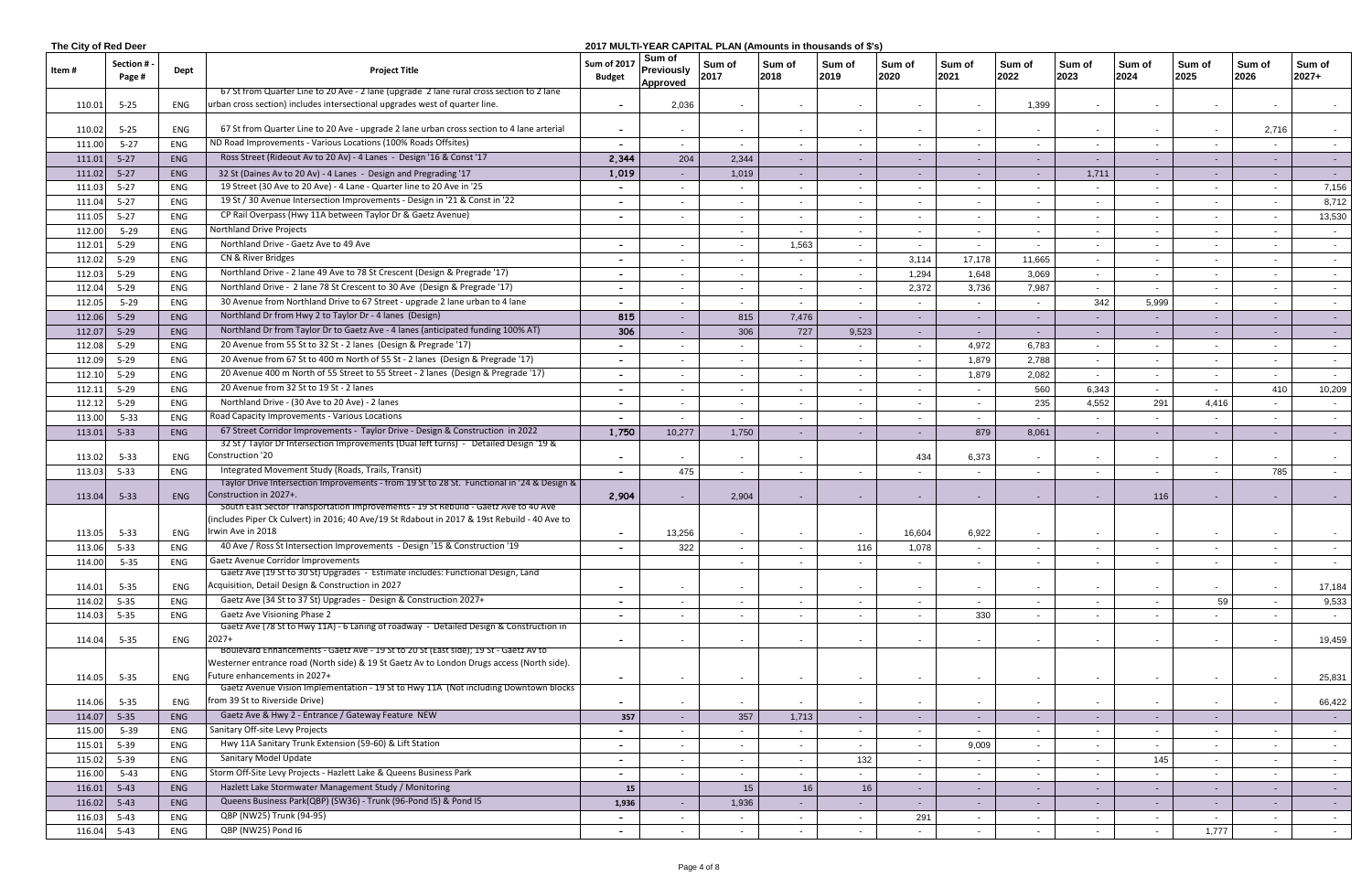| The City of Red Deer<br>2017 MULTI-YEAR CAPITAL PLAN (Amounts in thousands of \$'s) |                     |            |                                                                                |                                     |                                         |                          |                          |                  |                |                |                |                |                |                |                |                  |
|-------------------------------------------------------------------------------------|---------------------|------------|--------------------------------------------------------------------------------|-------------------------------------|-----------------------------------------|--------------------------|--------------------------|------------------|----------------|----------------|----------------|----------------|----------------|----------------|----------------|------------------|
| ltem #                                                                              | Section #<br>Page # | Dept       | <b>Project Title</b>                                                           | <b>Sum of 2017</b><br><b>Budget</b> | Sum of<br>Previously<br><b>Approved</b> | Sum of<br>2017           | Sum of<br>2018           | ∣ Sum of<br>2019 | Sum of<br>2020 | Sum of<br>2021 | Sum of<br>2022 | Sum of<br>2023 | Sum of<br>2024 | Sum of<br>2025 | Sum of<br>2026 | Sum of<br>2027+  |
| 117.00                                                                              | $5 - 45$            | ENG        | Storm Off-Site Levy Projects                                                   |                                     |                                         | $\sim$                   | $\sim$                   | $\sim$           | $\sim$         | $\sim$         |                | $\sim$         |                |                | $\sim$         | $\sim$ $-$       |
| 117.01                                                                              | $5 - 45$            | ENG        | East Hill Central (EHC) - Timberlands East (NE 23) - Pond D3                   |                                     |                                         |                          |                          |                  |                |                | 2,239          |                |                |                | $\sim$         |                  |
| 117.02                                                                              | $5 - 45$            | ENG        | East Hill North - (NE 27) Pond H6 & Trunk (79-80)                              | $\overline{\phantom{0}}$            | $\sim$                                  |                          |                          |                  |                | 2,164          |                | $\sim$         |                |                | $\sim$         | $\sim$ $-$       |
| 117.03                                                                              | $5 - 45$            | ENG        | EHN - (SE 27) Pond H3                                                          |                                     | 1,649                                   |                          |                          |                  |                |                |                |                |                |                |                | 4,836            |
| 117.04                                                                              | $5 - 45$            | ENG        | EHN - North of 67 St. (SW27) - Pond H7 + Trunk (76-84)                         |                                     | 764                                     |                          | $\sim$                   |                  | $\sim$         |                |                | $\sim$         |                |                | $\sim$         | 3,183            |
| 117.05                                                                              | $5 - 45$            | ENG        | EHN - (N26) Northland Dr - Trunks (81-83)                                      | $\sim$                              | $\sim$                                  | $\blacksquare$           | $\sim$                   | 265              | 5,014          | $\sim$         | $\sim$         | $\sim$         |                | $\sim$         | $\sim$         | $\sim$ $-$       |
| 117.06                                                                              | $5 - 45$            | ENG        | EHN - (SW26) - Pond H2                                                         | 2,690                               | $\sim$                                  | 2,690                    | $\sim$                   | $\sim$ $-$       | $\sim$         | $\sim$         | $\sim$         | $\sim$         | $\sim$         |                | $\sim$         | $\sim$ 10 $\pm$  |
| 117.0                                                                               | $5 - 45$            | ENG        | EHN - (SW 26) 71 St. - Pond H1                                                 | $\sim$                              | 2,138                                   | $\sim$                   | $\sim$                   | 1,732            | $\sim$         | $\sim$         | $\sim$         | $\sim$         | $\sim$         | $\sim$         | $\sim$         | $\sim$ $-$       |
| 117.08                                                                              | $5 - 45$            | ENG        | EHN - (NE26) - Pond H4                                                         |                                     |                                         | $\blacksquare$           | $\sim$                   |                  | 2,264          | $\sim$         |                | $\sim$         |                |                | $\sim$         | $\sim$ 100 $\mu$ |
| 117.09                                                                              | $5 - 45$            | ENG        | Sunnybrook (SE4) - Pond C6 & Trunks (46 - 47)                                  |                                     | $\sim$                                  |                          | $\overline{\phantom{0}}$ |                  |                | 1,703          |                | $\sim$         |                |                | $\sim$         | $\sim$ $-$       |
| 117.10                                                                              | $5 - 45$            | ENG        | Sunnybrook (NE4) Bower quarter - Pond B4 & Trunks (41-40)                      |                                     |                                         |                          | $\sim$                   |                  |                |                |                | $\sim$         |                |                | $\sim$         | 2,676            |
| 117.1                                                                               | $5 - 45$            | ENG        | Sunnybrook (NE4) Bower quarter - Pond B3 & Trunks (42-43)                      |                                     |                                         | $\sim$                   | $\sim$                   |                  | $\sim$         |                |                | $\sim$         |                |                | $\sim$         | 2,066            |
| 118.00                                                                              | $5 - 47$            | ENG        | Water Off-Site Levy Projects                                                   | $\overline{\phantom{a}}$            |                                         | $\overline{\phantom{a}}$ |                          |                  | $\sim$         |                |                | $\sim$         |                |                | $\sim$         | $\sim$           |
| 118.01                                                                              | $5 - 47$            | ENG        | Water Model Update                                                             | $\overline{\phantom{0}}$            |                                         | $\blacksquare$           | 130                      | $\sim$           | $\sim$         | $\sim$         | $\sim$         | 143            | $\sim$         |                | $\sim$         | $\sim$ $-$       |
| 119.00                                                                              | $5 - 49$            | ENG        | Traffic Safety, Signals & Improvements - New Signals                           | $\sim$                              | $\sim$                                  | $\sim$                   | 872                      | 889              | 906            | 923            | 940            | 958            | 977            | 995            | 1,014          | $\sim$           |
| 120.00                                                                              | $5 - 51$            | ENG        | Traffic Safety, Signals & Improvements - Safety & Studies                      |                                     |                                         |                          |                          |                  |                |                |                |                |                |                |                |                  |
| 120.01                                                                              | $5 - 51$            | ENG        | Safety Initiatives at High Accident Intersections                              | $\sim$                              | $\sim$                                  | $\sim$                   | 208                      | $\sim$           | $\sim$         | 220            | $\sim$         | $\sim$         | 233            | $\sim$         | $\sim$         | $\sim$ $-$       |
| 120.02                                                                              | $5 - 51$            | ENG        | Traffic Safety Initiative Study (high accident locations)                      | 71                                  |                                         | 71                       |                          |                  | 75             |                |                | 80             |                |                | 84             | $\sim$ 100 $\pm$ |
| 120.0                                                                               | $5 - 51$            | ENG        | <b>Traffic Signal Warrant Study</b>                                            |                                     |                                         |                          | 78                       |                  |                |                | 82             | $\sim$         | 87             |                |                | $\sim$ $-$       |
| 120.04                                                                              | $5 - 51$            | ENG        | Permanent Count Stations - installation of stations at various locations (NEW) | 255                                 |                                         | 255                      | 208                      |                  |                |                |                | $\sim$         |                |                |                | $\sim$ $-$       |
| 121.00                                                                              | $5 - 53$            | ENV        | <b>Waste Management Infrastructure</b>                                         | 2,465                               |                                         | 2,465                    | 5,079                    | 1,292            | 927            | 6,966          | 733            | $\sim$         | 587            | 6,574          | $\sim$         | $\sim$           |
| 122.00                                                                              | $5 - 55$            | ENV        | Waste Management Infrastructure - NEW                                          | 418                                 | $\sim$                                  | 418                      | $\sim$ $-$               | 180              | $\sim$ $-$     | $\sim$         | $\sim$         | $\sim$         | $\sim$         | $\sim$         | $\sim$         | $\sim$ 10 $\pm$  |
| 123.00                                                                              | $5 - 57$            | ENV        | WWTP Upgrade Phase 5                                                           |                                     | $\sim$                                  | $\sim$                   | $\sim$                   |                  | $\sim$         | $\sim$         | $\sim$         | $\sim$         | $\sim$         |                | $\sim$         | 124,233          |
| 124.00                                                                              | $5 - 59$            | <b>PWS</b> | Development Agreement Sign & Pavement Markings                                 | 23                                  | $\sim$                                  | 23                       | 24                       | 24               | 25             |                | 25<br>26       | 26             | 27             | 27             | 28             | $\sim 10$        |
| 125.00                                                                              | $5 - 61$            | <b>PWS</b> | Fleet - Growth Vehicles                                                        | 742                                 |                                         | 742                      | 2,293                    | 2,433            | 2,581          | 2,739          | 2,905          | 3,081          | 3,270          | 3,469          | 3,680          | $\sim$ $-$       |
| 126.00                                                                              | $5 - 63$            | PWS        | Snow Storage Dump Site                                                         |                                     | 4,272                                   |                          | $\sim$                   |                  | 1,359          |                |                | $\sim$         |                |                | $\sim$         | $\sim$           |
| 127.00                                                                              | $5 - 65$            | LED        | <b>Residential Subdivision Development</b>                                     |                                     |                                         |                          |                          |                  | $\sim$         |                |                | $\sim$         |                |                | $\sim$         |                  |
| 127.01                                                                              | $5 - 65$            | LED        | Residential: Area A                                                            | $\sim$                              | 8,504                                   | $\sim$                   |                          |                  | $\sim$         | 1,836          | 8,486          | 8,556          | 8,719          | 8,884          | 9,053          | $\sim$ $-$       |
| 127.02                                                                              | $5 - 65$            | LED        | Residential: Garden Heights Ph. 2                                              | $\sim$                              | $\sim$                                  | $\sim$                   | $\sim$                   | 212              | 1,213          | 3,790          | 1,847          | $\sim$         | $\sim$         | $\sim$         | $\sim$         | $\sim$ $-$       |
| 127.03                                                                              | $5 - 65$            | LED        | Residential: Dojahn Qtr.: NASP in 2013                                         |                                     | 1,316                                   | $\sim$                   |                          |                  |                |                |                |                | 3,778          | 8,914          | 7,846          | $\sim$ $-$       |
| 127.04                                                                              | $5 - 65$            | LED        | Aspen Ridge                                                                    | 255                                 |                                         | 255                      |                          |                  |                |                |                |                |                |                |                |                  |
| 128.00                                                                              | $5 - 67$            | <b>RPC</b> | Alto Reste Cemetery Site Development                                           | 348                                 | 1,687                                   | 348                      | 247                      | 482              |                |                |                | 906            | 308            |                |                |                  |
| 129.00                                                                              | $5 - 69$            | <b>RPC</b> | Cemetery Columbarium Construction                                              |                                     | 82                                      |                          | 85                       |                  | 88             |                | 91             |                | 95             | 97             | 98             | $\sim$ 100 $\mu$ |
| 130.00                                                                              | $5 - 71$            | <b>RPC</b> | Rec Amenity - New Neighbourhood Parks                                          |                                     |                                         |                          |                          | 1,293            | 1,317          | 1,342          | 1,368          | 1,394          | 1,420          | 1,447          |                |                  |
| Future Growth                                                                       |                     |            |                                                                                |                                     |                                         |                          |                          |                  |                |                |                |                |                |                |                |                  |
| 131.00                                                                              | $6 - 1$             | <b>ELP</b> | <b>EL&amp;P New Substation - Queens Business Park</b>                          |                                     |                                         | $\blacksquare$           | $\sim$                   | $\sim$           | $\sim$         | $\sim$         | $\sim$         | $\sim$         | 5,813          | 11,846         | 4,104          |                  |
| 132.00                                                                              | $6 - 3$             | ESD        | 9-1-1 Emergency Communications Centre                                          |                                     |                                         |                          | $\sim$                   |                  |                | 13,184         |                | $\sim$         |                |                | $\sim$         | $\sim$ 100 $\mu$ |
|                                                                                     |                     |            | New Development Road Improvements- East of 20th Avenue (Part1)                 |                                     |                                         |                          |                          |                  |                |                |                |                |                |                |                | $\sim$ $-$       |
| 133.00                                                                              | $6 - 7$<br>$6 - 7$  | ENG<br>ENG | Area 2: 30 Avenue North of Northland Drive (NLD) - 2 lanes                     |                                     |                                         |                          | $\sim$                   |                  | $\sim$         |                |                | $\sim$         |                |                | $\sim$         | $\sim$           |
| 133.01                                                                              |                     |            | Area 4: 67 Street East of 20 Ave - 4 lanes (400 m)                             | $\sim$                              |                                         | $\sim$                   | $\sim$                   |                  | $\sim$         | $\sim$         |                | $\sim$         |                |                | $\sim$         | 3,936            |
| 133.02                                                                              | $6 - 7$             | ENG        | Area 5: NLD from Gaetz Ave to 67 St - 2 to 4 lanes                             | $\sim$                              |                                         | $\sim$                   | $\sim$                   |                  | $\sim$         | $\sim$         | $\sim$         | $\sim$         | $\blacksquare$ | $\sim$         | $\sim$         | 3,321            |
| 133.03                                                                              | 6-7                 | ENG        |                                                                                | $\sim$                              | $\sim$                                  | $\sim$                   | $\sim$                   |                  | $\sim$         | $\sim$         | $\sim$         | $\sim$         | $\sim$         | $\sim$         | $\sim$         | 68,144           |
| 133.04                                                                              | $6 - 7$             | ENG        | Area 6: Ross Street from 20 Ave to 10 Ave first 2 lanes (1800 m)               | 4,850                               | $\sim$                                  | 4,850                    |                          |                  |                |                |                |                |                |                |                | 4,428            |
| 133.05                                                                              | $6 - 7$             | ENG        | Area 8: 32 Street from 20 Ave to East quarter line - first 2 lanes (900 m)     | $\sim$                              | $\sim$                                  |                          | $\sim$                   | $\sim$           | $\sim$         | $\sim$         |                | $\sim$         | $\blacksquare$ | $\sim$         | $\sim$         | 4,428            |
| 133.06                                                                              | $6 - 7$             | ENG        | Area 8: 20 Avenue from 67 St to 32 St - 2 to 4 lanes (4000 m)                  |                                     |                                         |                          | $\sim$                   |                  |                | $\sim$         |                | $\sim$         |                |                | $\sim$         | 13,284           |
| 133.07                                                                              | $6 - 7$             | ENG        | Area 9: 32 Street from East quarter line to 10 Ave - 2 lanes (900 m)           | $\sim$                              | $\sim$                                  |                          | $\sim$                   |                  | $\sim$         | $\sim$         |                | $\sim$         |                |                | $\sim$         | 4,428            |
| 133.08                                                                              | $6 - 7$             | ENG        | Area 10: 22 Street from 20 Ave to East quarter line - 2 lanes (900 m)          | $\sim$                              |                                         |                          | $\sim$                   |                  | $\sim$         |                |                | $\sim$         |                |                | $\sim$         | 4,428            |
| 133.09                                                                              | $6 - 7$             | ENG        | Area 10: 20 Avenue from 32 St to 19 St - 2 to 4 lanes                          | $\sim$                              |                                         | $\blacksquare$           | $\sim$                   |                  | $\sim$ $-$     | $\sim$         |                | $\sim$         |                |                | $\sim$         | 7,971            |
| 133.10                                                                              | 6-7                 | ENG        | Area 10: 19 Street from 20 Ave to 400 m East - 4 lanes                         | $\sim$                              | $\sim$                                  | $\sim$                   | $\sim$                   | $\sim$           | $\sim$         | $\sim$         | $\sim$         | $\sim$         | $\sim$         | $\sim$         | $\sim$         | 1,968            |
| 133.11                                                                              | $6 - 7$             | ENG        | Area 11: 22 Street from East quarter to 10 Ave - 2 lanes (900 m)               | $\sim$                              | $\sim$                                  | $\sim$                   | $\sim$                   | $\sim$           | $\sim$         | $\sim$         | $\sim$         | $\sim$         | $\sim$         | $\sim$         | $\sim$         | 4,428            |
| 133.12                                                                              | $6 - 7$             | ENG        | Area 12: 19 Street from 400 m East of 20 Ave for 800 m - 4 lanes               | $\sim$                              | $\sim$                                  | $\sim$                   | $\sim$                   | $\sim$           | $\sim$         | $\sim$         | $\sim$         | $\sim$         | $\sim$         | $\sim$         | $\sim$         | 3,936            |
| 134.00                                                                              | $6 - 9$             | ENG        | New Development Road Improvements- East of 20th Avenue (Part2)                 |                                     |                                         |                          |                          |                  |                |                |                |                |                |                |                |                  |
| 134.01                                                                              | $6-9$               | ENG        | NLD Drive - Gaetz Ave to 67 St - 6 lanes (5600 m)                              | $\sim$                              | $\sim$                                  | $\blacksquare$           | $\sim$                   |                  | $\sim$         | $\sim$         | $\sim$         | $\sim$         | $\sim$         |                | $\sim$         | 18,327           |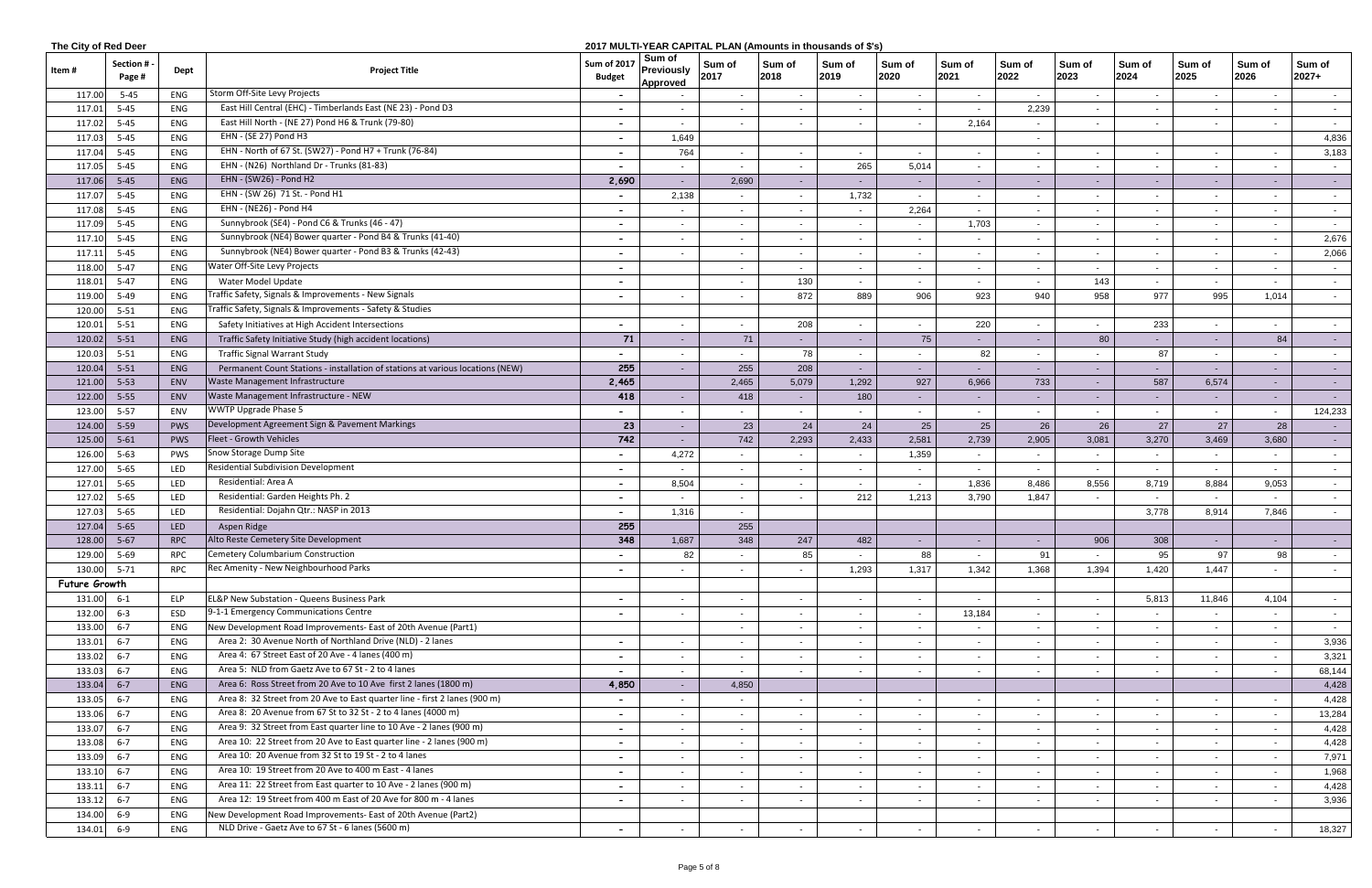|        | The City of Red Deer<br>2017 MULTI-YEAR CAPITAL PLAN (Amounts in thousands of \$'s) |      |                                                                                    |                                     |                                         |                          |                |                |                |                |                |                          |                          |                |                          |                   |
|--------|-------------------------------------------------------------------------------------|------|------------------------------------------------------------------------------------|-------------------------------------|-----------------------------------------|--------------------------|----------------|----------------|----------------|----------------|----------------|--------------------------|--------------------------|----------------|--------------------------|-------------------|
| ltem # | <b>Section#</b><br>Page #                                                           | Dept | <b>Project Title</b>                                                               | <b>Sum of 2017</b><br><b>Budget</b> | Sum of<br><b>Previously</b><br>Approved | Sum of<br>2017           | Sum of<br>2018 | Sum of<br>2019 | Sum of<br>2020 | Sum of<br>2021 | Sum of<br>2022 | Sum of<br>2023           | Sum of<br>2024           | Sum of<br>2025 | Sum of<br>2026           | Sum of<br>$2027+$ |
| 134.02 | $6 - 9$                                                                             | ENG  | NLD Drive - 67 St to 39 St - 6 lanes (3200 m)                                      |                                     |                                         | $\sim$                   | $\sim$         | $\sim$         | $\sim$         | $\sim$         | $\sim$         | $\sim$                   | $\overline{\phantom{a}}$ |                | $\sim$                   | 10,455            |
| 134.03 | 6-9                                                                                 | ENG  | NLD Drive - 39 St to 19 St - 6 lanes (3200 m)                                      |                                     |                                         |                          | $\sim$         |                |                |                |                |                          |                          |                | $\sim$                   | 10,455            |
| 134.04 | 6-9                                                                                 | ENG  | Interchanges at 32 Street and 19 Street                                            |                                     |                                         | $\sim$                   | $\sim$         |                | $\sim$         | $\sim$         |                | $\overline{\phantom{0}}$ |                          |                | $\sim$                   | 78,722            |
| 134.05 | 6-9                                                                                 | ENG  | Interchange at Gaetz Ave / Hwy 11 A (Not included as part of North of 11A)         | $\overline{\phantom{0}}$            | $\sim$                                  | $\sim$                   | $\sim$         | $\sim$         | $\sim$         | $\sim$         | $\sim$         | $\sim$                   | $\sim$                   | $\sim$         | $\sim$                   | 39,361            |
| 135.00 | $6 - 13$                                                                            | ENG  | Sanitary Off-site Levy Projects- East of 20th Avenue                               |                                     |                                         | $\sim$                   | $\sim$         |                | $\sim$         |                |                | $\sim$                   |                          |                | $\overline{\phantom{a}}$ | $\sim$            |
| 135.01 | $6 - 13$                                                                            | ENG  | Area 1: Trunk Main from 20 Ave to 30 Ave                                           |                                     | $\sim$                                  | $\sim$                   | $\sim$         | $\sim$         | $\sim$         | $\sim$         | $\blacksquare$ | $\sim$                   | $\sim$                   | $\sim$         | $\sim$                   | 4,920             |
| 135.02 | $6 - 13$                                                                            | ENG  | Area 2: Lift Station and Trunk Main from Northland Drive North (1600 m)            |                                     | $\sim$                                  | $\sim$                   | $\sim$         | $\sim$         | $\sim$         | $\sim$         |                | $\sim$                   | $\overline{\phantom{a}}$ |                | $\sim$                   | 3,444             |
| 135.03 | $6 - 13$                                                                            | ENG  | Area 3: Trunk Main from Northland Drive to 67 St                                   |                                     |                                         | $\sim$                   | $\sim$         | $\sim$         | $\sim$         | $\sim$         |                | $\sim$                   | $\overline{a}$           |                | $\blacksquare$           | 3,444             |
| 135.04 | $6 - 13$                                                                            | ENG  | Area 4: Trunk Main from 67 St to South quarter line (800 m)                        |                                     |                                         |                          | $\sim$         |                | $\sim$         | $\sim$         |                | $\sim$                   |                          |                | $\sim$                   | 1,968             |
| 135.05 | $6 - 13$                                                                            | ENG  | Area 5: Trunk Main from Quarter line to 55 St                                      |                                     |                                         | $\sim$                   | $\sim$         |                | $\sim$         | $\sim$         |                | $\sim$                   |                          |                | $\sim$                   | 1,968             |
| 135.06 | $6 - 13$                                                                            | ENG  | Area 6: Trunk Main from 55 St to Ross St                                           | $\overline{\phantom{0}}$            | $\sim$                                  | $\sim$                   | $\sim$         | $\sim$         | $\sim$         | $\sim$         | $\sim$         | $\sim$                   | $\sim$                   | $\sim$         | $\sim$                   | 1,968             |
| 135.07 | $6 - 13$                                                                            | ENG  | Area 7: Trunk Main from Ross St to 39 St                                           | $\blacksquare$                      |                                         | $\sim$                   | $\sim$         | $\sim$         | $\sim$         | $\sim$         | $\blacksquare$ | $\sim$                   | $\overline{\phantom{a}}$ |                | $\sim$                   | 1,968             |
| 135.08 | $6 - 13$                                                                            | ENG  | Area 8: Lift Station, Trunk Main and temporary tie into SRD force main             | $\overline{\phantom{a}}$            |                                         | $\sim$                   | $\sim$         | $\sim$         | $\sim$         | $\sim$         | $\blacksquare$ | $\sim$                   | $\blacksquare$           |                | $\sim$                   | 3,198             |
| 135.09 | $6 - 13$                                                                            | ENG  | Area 10: Lift Station, Trunk Main and temporary tie into SRD force main            |                                     | $\sim$                                  | $\sim$                   | $\sim$         | $\sim$         | $\sim$         | $\sim$         | $\blacksquare$ | $\sim$                   | $\overline{\phantom{a}}$ | $\sim$         | $\sim$                   | 4,182             |
| 135.1  | $6 - 13$                                                                            | ENG  | Forcemain from 19 St to 39 St and tie into lift station in Area 8 and Area 102     |                                     |                                         | $\sim$                   | $\sim$         | $\sim$         | $\sim$         | $\sim$         |                | $\sim$                   | $\blacksquare$           |                | $\sim$                   | 6,150             |
| 136.00 | $6 - 17$                                                                            | ENG  | Storm Off-Site Levy Projects - East of 20th (Part 1)                               |                                     |                                         | $\overline{\phantom{a}}$ | $\sim$         |                | $\sim$         | $\sim$         |                | $\sim$                   |                          |                | $\sim$                   | $\sim$            |
| 136.01 | $6 - 17$                                                                            | ENG  | Area 1: Storm Pond (1)                                                             |                                     | $\sim$                                  | $\sim$                   | $\sim$         |                | $\sim$         | $\sim$         | $\blacksquare$ | $\sim$                   | $\sim$                   |                | $\sim$                   | 4,465             |
| 136.02 | $6 - 17$                                                                            | ENG  | Area 2: Storm Ponds (3)                                                            | $\overline{\phantom{0}}$            | $\sim$                                  | $\sim$                   | $\sim$         | $\sim$         | $\sim$         | $\sim$         | $\sim$         | $\sim$                   | $\overline{\phantom{a}}$ | $\sim$         | $\sim$                   | 7,540             |
| 136.03 | $6 - 17$                                                                            | ENG  | Area 2: Outfall and Trunk Main                                                     | $\blacksquare$                      | $\sim$                                  | $\sim$                   | $\sim$         | $\sim$         | $\sim$         | $\sim$         | $\blacksquare$ | $\sim$                   | $\overline{\phantom{a}}$ | $\sim$         | $\sim$                   | 4,477             |
| 136.04 | $6 - 17$                                                                            | ENG  | Area 3: Storm Ponds (2) and 75 St Trunk Main                                       | $\overline{\phantom{0}}$            | $\sim$                                  | $\sim$                   | $\sim$         | $\sim$         | $\sim$         | $\sim$         | $\sim$         | $\sim$                   | $\overline{\phantom{a}}$ | $\sim$         | $\sim$                   | 13,284            |
| 136.05 | $6 - 17$                                                                            | ENG  | Area 3: 20 Ave Trunk Main                                                          |                                     |                                         | $\sim$                   | $\sim$         |                | $\sim$         | $\sim$         |                |                          | $\sim$                   |                | $\sim$                   | 7,503             |
| 136.06 | $6 - 17$                                                                            | ENG  | Area 4: Storm Ponds(1) (2026)                                                      |                                     |                                         | $\sim$                   | $\sim$         |                | $\sim$         | $\sim$         |                | $\sim$                   | $\overline{a}$           |                | $\sim$                   | 4,305             |
| 136.07 | $6 - 17$                                                                            | ENG  | Area 4: 20 Ave Trunk Main (2026)                                                   |                                     |                                         |                          | $\sim$         |                | $\sim$         | $\sim$         |                | $\sim$                   |                          |                | $\blacksquare$           | 2,337             |
| 136.08 | $6 - 17$                                                                            | ENG  | Area 5: Storm Ponds(1) and 60 St Trunk Main (2026)                                 | $\overline{\phantom{0}}$            | $\sim$                                  | $\sim$                   | $\sim$         |                | $\sim$         | $\sim$         |                | $\sim$                   | $\overline{\phantom{a}}$ |                | $\sim$                   | 6,679             |
| 136.09 | $6 - 17$                                                                            | ENG  | Area 5: 20 Ave Trunk Main (2026)                                                   | $\overline{\phantom{0}}$            | $\sim$                                  | $\sim$                   | $\sim$         | $\sim$         | $\sim$         | $\sim$         | $\sim$         | $\sim$                   | $\sim$                   | $\sim$         | $\sim$                   | 3,075             |
| 136.10 | $6 - 17$                                                                            | ENG  | Area 6: Storm Ponds (1 in 2018 & 2 in 2027+)                                       | $\blacksquare$                      |                                         | $\sim$                   | 1,526          | $\sim$         | $\sim$         | $\sim$         | $\blacksquare$ | $\sim$                   | $\sim$                   |                | $\sim$                   | 7,257             |
| 136.11 | $6 - 17$                                                                            | ENG  | Area 6: 20 Ave Trunk Main and Ross St Trunk Main (2018)                            | $\sim$                              | $\sim$                                  | $\sim$                   | 3,580          | $\sim$         | $\sim$         | $\sim$         | $\sim$         | $\sim$                   | $\overline{\phantom{a}}$ | $\sim$         | $\sim$                   | $\sim$ $-$        |
| 136.12 | $6 - 17$                                                                            | ENG  | Area 7: Storm Ponds(2) and 39 St Trunk (2028)                                      |                                     |                                         | $\sim$                   | $\sim$         | $\sim$         | $\sim$         | $\sim$         | $\sim$         | $\overline{\phantom{0}}$ | $\sim$                   |                | $\sim$                   | 12,300            |
| 136.1  | $6 - 17$                                                                            | ENG  | Area 7: 20 Ave Trunk Main (2028)                                                   |                                     | $\sim$                                  | $\sim$                   | $\sim$         | $\sim$         | $\sim$         | $\sim$         | $\blacksquare$ | $\sim$                   | $\blacksquare$           |                | $\sim$                   | 2,337             |
| 137.00 | $6 - 19$                                                                            | ENG  | Storm Off-Site Levy Projects - East of 20th (Part 2)                               |                                     |                                         | $\sim$                   | $\sim$         |                |                | $\sim$         |                |                          |                          |                | $\sim$                   | $\sim$            |
| 137.01 | 6-19                                                                                | ENG  | Area 8: 20 Ave Trunk Main and new outlet structure to Waskasoo Creek (2029 & 2030) |                                     | $\sim$                                  | $\sim$                   | $\sim$         | $\sim$         | $\sim$         | $\sim$         | $\blacksquare$ |                          | $\sim$                   |                | $\sim$                   | 24,018            |
| 137.02 | $6 - 19$                                                                            | ENG  | Area 8: Storm Ponds(2) (2030)                                                      |                                     |                                         | $\sim$                   | $\sim$         | $\sim$         | $\sim$         | $\sim$         |                |                          | $\blacksquare$           |                | $\blacksquare$           | 33,973            |
| 137.03 | $6 - 19$                                                                            | ENG  | Area 8: 32 St Trunk Main and 22 St Trunk Main (2030)                               |                                     |                                         |                          | $\sim$         |                |                | $\sim$         |                |                          |                          |                | $\blacksquare$           | 753               |
| 137.04 | $6 - 19$                                                                            | ENG  | Area 9: Storm Ponds(2) (2031)                                                      |                                     |                                         | $\sim$                   | $\sim$         |                | $\sim$         | $\sim$         |                | $\sim$                   |                          |                | $\sim$                   | 14,108            |
| 137.05 | $6 - 19$                                                                            | ENG  | Area 10: Storm Ponds(2) and 20 St Trunk (2033)                                     | $\overline{\phantom{0}}$            |                                         | $\sim$                   | $\sim$         |                | $\sim$         | $\sim$         |                | $\sim$                   |                          |                | $\sim$                   | 16,692            |
| 137.06 | $6 - 19$                                                                            | ENG  | Area 11: Storm Ponds(2) (2034)                                                     |                                     |                                         | $\sim$                   | $\sim$         |                | $\sim$         | $\sim$         |                | $\sim$                   | $\blacksquare$           |                | $\sim$                   | 9,594             |
| 137.07 | $6 - 19$                                                                            | ENG  | Area 12: Strom Ponds(2) (2035)                                                     | $\sim$                              | $\sim$                                  | $\sim$                   | $\sim$         | $\sim$         | $\sim$         | $\sim$         | $\sim$         | $\sim$                   | $\sim$                   | $\sim$         | $\sim$                   | 10,886            |
| 137.08 | $6 - 19$                                                                            | ENG  | Area 12: 19 St Trunk Main (2035)                                                   |                                     | $\sim$                                  | $\sim$                   | $\sim$         | $\sim$         | $\sim$         | $\sim$         | $\sim$         | $\sim$                   | $\sim$                   | $\sim$         | $\sim$                   | 1,261             |
| 138.00 | $6 - 23$                                                                            | ENG  | Water Off-Site Levy Capital Budget- East of 20th Avenue                            |                                     |                                         | $\sim$                   | $\sim$         | $\sim$         | $\sim$         | $\sim$         | $\sim$         | $\sim$                   | $\sim$                   | $\sim$         | $\sim$                   | $\sim$            |
| 138.01 | $6 - 23$                                                                            | ENG  | Area 1: Supply line from WTP to East Hill Pump Stn (WTP-38-39)                     |                                     |                                         | $\sim$                   | $\sim$         | $\sim$         | $\sim$         | $\sim$         | $\blacksquare$ | $\sim$                   | $\overline{\phantom{a}}$ | $\sim$         | $\sim$                   | 20,911            |
| 138.02 | $6 - 23$                                                                            | ENG  | Area 1: East Hill Pump Station                                                     | $\overline{\phantom{0}}$            | $\sim$                                  |                          |                |                | $\sim$         |                |                | $\sim$                   |                          |                |                          | 13,530            |
| 138.03 | $6 - 23$                                                                            | ENG  | Area 1: 20 Avenue Trunk Main from 67 St to 400 m North of 20 Ave                   | $\overline{\phantom{0}}$            |                                         | $\sim$                   | $\sim$         |                | 108            | 4,395          |                | $\sim$                   |                          |                | $\sim$                   | $\sim$            |
| 138.04 | $6 - 23$                                                                            | ENG  | Area 4: 20 Avenue Trunk Main from 67 St to South quarter line (800 m)              |                                     |                                         | $\sim$                   | $\sim$         |                | $\sim$         |                | $\sim$         | 194                      | 1,779                    | $\sim$         | $\sim$                   | $\sim$            |
| 138.05 | $6 - 23$                                                                            | ENG  | Area 5: 20 Avenue Trunk Main North quarter line to 55 St (800 m)                   |                                     |                                         | $\sim$                   | $\sim$         |                | $\sim$         | $\sim$         |                | 114                      | 930                      |                | $\blacksquare$           | $\sim$            |
| 138.06 | $6 - 23$                                                                            | ENG  | Area 6: 20 Avenue Trunk Main from 55 St to Ross St                                 |                                     |                                         | $\sim$                   | $\sim$         | $\sim$         | $\sim$         | $\sim$         | $\blacksquare$ | 114                      | 930                      | $\sim$         | $\sim$                   | $\sim$            |
| 138.07 | $6 - 23$                                                                            | ENG  | Area 6: East Hill Reservoir                                                        | $\blacksquare$                      | $\sim$                                  | $\sim$                   | $\sim$         | $\sim$         | $\sim$         | $\sim$         | $\sim$         | $\sim$                   | $\sim$                   | $\sim$         | $\sim$                   | 22,141            |
| 138.08 | $6 - 23$                                                                            | ENG  | Area 7: 20 Avenue Trunk Main from Ross St to 39 St (2021)                          | $\blacksquare$                      | $\sim$                                  | $\sim$                   | $\sim$         | $\sim$         | $\sim$ $-$     | $\sim$         | $\sim$         | $\sim$                   | 1,046                    | $\sim$         | $\sim$                   | $\sim$            |
| 138.09 | $6 - 23$                                                                            | ENG  | Area 8: 20 Avenue Trunk Main from 39 St to 22 St (2020)                            | $\overline{\phantom{0}}$            | $\sim$                                  | $\sim$                   | $\sim$         | $\sim$         | $\sim$         | $\sim$         | $\sim$         | $\sim$                   | 2,441                    | $\sim$         | $\sim$                   | $\sim$ $-$        |
| 138.10 | $6 - 23$                                                                            | ENG  | Area 10: 20 Avenue Trunk Main from 22 St to 19 St (2034)                           |                                     |                                         | $\sim$                   | $\sim$         |                | $\sim$         | $\sim$         |                | $\sim$                   |                          |                | $\sim$                   | 984               |
| 139.00 | $6 - 27$                                                                            | ENG  | New Development Road Improvements- North of 11A Highway                            |                                     |                                         | $\sim$                   | $\sim$         |                | $\sim$         | $\sim$         | $\sim$         | $\sim$                   |                          |                | $\sim$                   | $\sim$            |
| 139.01 | $6 - 27$                                                                            | ENG  | Area 1: Taylor Drive (Hwy 11A to stn 0+600) - 4 lane arterial                      | $\overline{\phantom{0}}$            |                                         | $\sim$                   | $\sim$         | $\sim$         | $\sim$         | 461            | 4,232          | $\sim$                   | $\overline{\phantom{a}}$ | $\sim$         | $\sim$                   | $\sim$            |
| 139.02 | $6 - 27$                                                                            | ENG  | Area 1: Taylor Drive (stn 0+600 to stn 1+000) - 4 lane arterial                    | $\sim$                              | $\sim$                                  | $\sim$                   | $\sim$         | $\sim$         | $\sim$         | $\sim$         | 302            | 2,772                    | $\sim$                   | $\sim$         | $\sim$                   | $\sim 10^{-10}$   |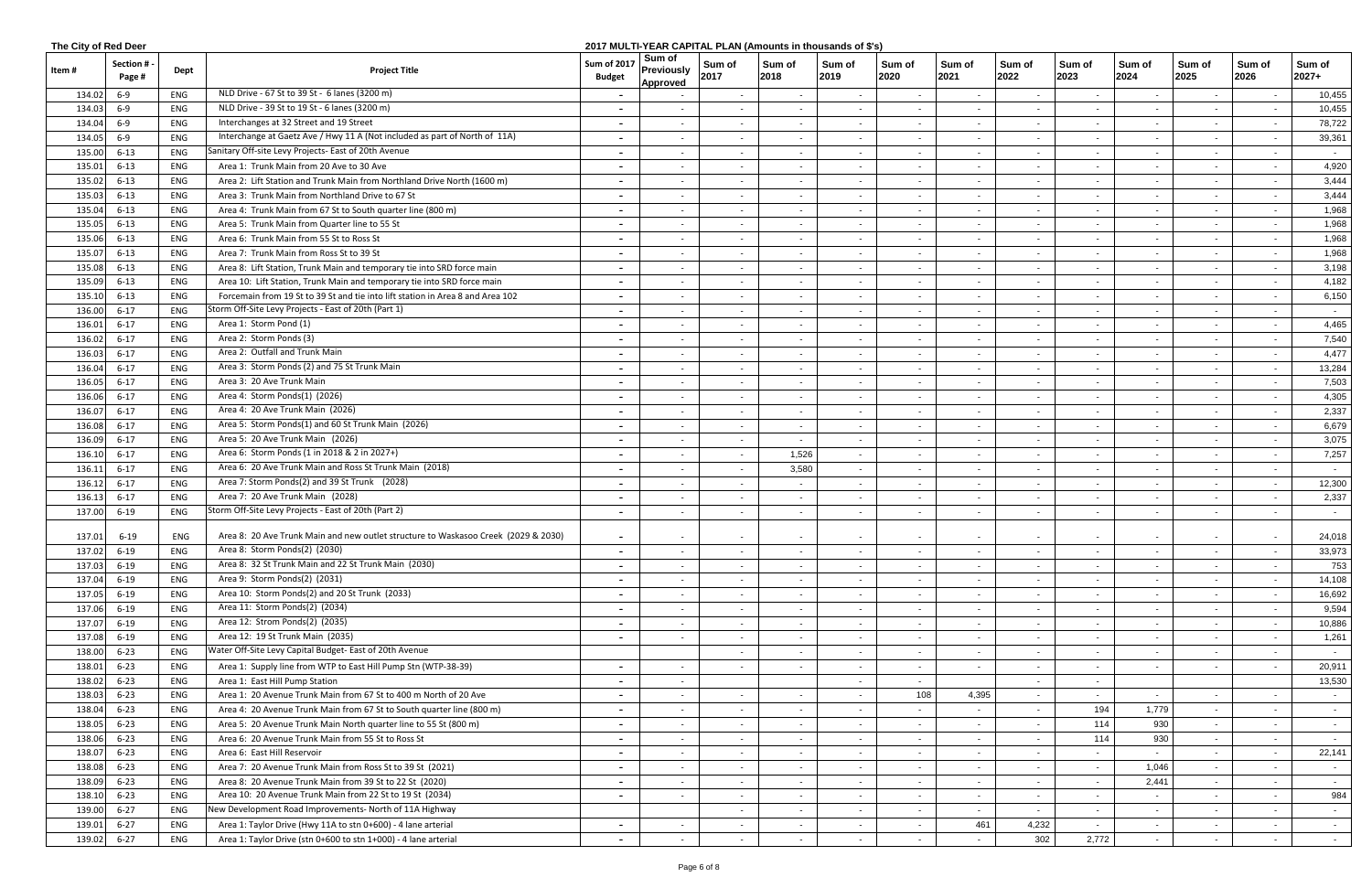|              | The City of Red Deer<br>2017 MULTI-YEAR CAPITAL PLAN (Amounts in thousands of \$'s) |            |                                                                                            |                                     |                                                |                          |                          |                |                |                |                |                          |                          |                          |                |                   |
|--------------|-------------------------------------------------------------------------------------|------------|--------------------------------------------------------------------------------------------|-------------------------------------|------------------------------------------------|--------------------------|--------------------------|----------------|----------------|----------------|----------------|--------------------------|--------------------------|--------------------------|----------------|-------------------|
| ltem #       | Section #<br>Page #                                                                 | Dept       | <b>Project Title</b>                                                                       | <b>Sum of 2017</b><br><b>Budget</b> | Sum of<br><b>Previously</b><br><b>Approved</b> | Sum of<br>2017           | Sum of<br>2018           | Sum of<br>2019 | Sum of<br>2020 | Sum of<br>2021 | Sum of<br>2022 | Sum of<br>2023           | Sum of<br>2024           | Sum of<br>2025           | Sum of<br>2026 | Sum of<br>$2027+$ |
| 139.03       | $6 - 27$                                                                            | ENG        | Area 2: Taylor Drive (stn 1+000 to 1+600) - 4 lane arterial                                |                                     |                                                | $\overline{\phantom{a}}$ | $\sim$                   | $\sim$         | $\sim$         | $\sim$         |                | $\sim$                   | 4,766                    |                          | $\sim$         | $\sim$            |
| 139.04       | $6 - 27$                                                                            | ENG        | Area 2: Taylor Drive (stn 1+600 to 2+000) - 2 lane arterial                                | $\sim$                              |                                                |                          | $\sim$                   |                |                | $\sim$         |                | $\sim$                   |                          | 1,895                    | $\sim$         | $\sim$            |
| 139.05       | $6 - 27$                                                                            | ENG        | Area 3: Southern East / West Arterial - 4 lanes (1.2 km)                                   |                                     |                                                | $\sim$                   |                          |                | $\sim$         | $\sim$         |                | $\sim$                   |                          | 9,477                    | $\sim$         |                   |
| 139.06       | $6 - 27$                                                                            | ENG        | Area 3: Future Northern East / West Arterial - 4 lanes (1.8 km)                            | $\overline{\phantom{0}}$            |                                                | $\sim$                   | $\sim$                   |                | $\sim$         | $\sim$         | $\sim$         | $\sim$                   | $\overline{\phantom{a}}$ |                          | $\sim$         | 14,760            |
| 139.07       | $6 - 27$                                                                            | ENG        | Road 6: Taylor Drive / Hwy 11A Intersection Improvements in 2019. Construction of Interch  | 560                                 |                                                | 560                      | $\sim$                   |                | $\sim$         | $\sim$         |                | 7,415                    | $\sim$                   |                          | $\sim$         | 39,361            |
| 139.08       | $6 - 27$                                                                            | ENG        | Road 7: Hwy 2A Interchange (North side) (2030+)                                            |                                     |                                                |                          |                          |                | $\sim$         | $\sim$         |                | $\sim$                   |                          |                          | $\sim$         | 39,361            |
| 140.00       | $6 - 31$                                                                            | ENG        | Sanitary Off-site Levy Projects- North of 11A Highway                                      |                                     |                                                | $\blacksquare$           |                          | $\sim$         | $\sim$         | $\sim$         |                | $\sim$                   | $\overline{\phantom{a}}$ |                          | $\sim$         | $\sim$            |
| 140.01       | $6 - 31$                                                                            | ENG        | Area 2: Sanitary Trunk along Taylor Drive North (onsite)                                   |                                     |                                                | $\blacksquare$           | $\sim$                   | $\sim$         | $\sim$         | $\sim$         |                | $\sim$                   | $\sim$                   |                          | $\sim$         | 3,690             |
| 140.02       | $6 - 31$                                                                            | ENG        | Area 3: Sanitary Trunk (NE 4) (400 m)                                                      |                                     |                                                | $\sim$                   | $\sim$                   |                |                | $\sim$         |                | $\sim$                   |                          |                          | $\blacksquare$ | 492               |
| 141.00       | $6 - 35$                                                                            | ENG        | Storm Off-Site Levy Projects - North of 11A (Part 1)                                       |                                     |                                                | $\sim$                   | $\sim$                   |                | $\sim$         | $\sim$         |                | $\sim$                   |                          |                          | $\sim$         | $\sim$            |
| 141.01       | $6 - 35$                                                                            | ENG        | Area 1: Hazlett Lake - Overflow Drainage Route Improvements                                | 305                                 |                                                | 305                      | $\sim$                   |                | $\sim 100$     | $\sim$         | 3,023          | $\sim$ $-$               |                          |                          | $\sim$         | $\sim$ 100 $\pm$  |
| 141.02       | $6 - 35$                                                                            | ENG        | Area 1: Hazlett Lake Trunk and outfall at Red Deer River (2400 m)                          | 306                                 |                                                | 306                      | 208                      | 4,761          | $\sim$         |                |                | $\sim$                   |                          |                          | $\sim$         | $\sim$ $-$        |
| 141.03       | $6 - 35$                                                                            | ENG        | Area 2: Trunks East of Hazlett Lake (NW4, SE9) (1500 m)                                    | $\overline{\phantom{a}}$            | $\sim$                                         | $\sim$                   | $\overline{\phantom{0}}$ | 1,058          | $\sim$         | $\sim$         |                | $\sim$                   |                          | $\overline{\phantom{a}}$ | $\sim$         | $\sim$ $-$        |
| 141.04       | $6 - 35$                                                                            | ENG        | Area 3: Storm Pond 4 & 16 and NE Trunk (700 m)                                             | $\overline{\phantom{a}}$            | $\sim$                                         | $\sim$                   | $\overline{\phantom{0}}$ | $\sim$         | $\sim$         | $\sim$         | $\sim$         | $\overline{\phantom{0}}$ | $\overline{\phantom{a}}$ |                          | 3,018          | 5,535             |
| 142.00       | $6 - 37$                                                                            | ENG        | Storm Off-Site Levy Projects - North of Hwy 11A (Part 2)                                   | $\overline{\phantom{0}}$            | $\sim$                                         | $\sim$                   | $\sim$                   | $\sim$         | $\sim$         | $\sim$         | $\sim$         | $\sim$                   | $\sim$                   |                          | $\sim$         | $\sim$            |
| 142.01       | $6 - 37$                                                                            | ENG        | Phase 3: SW9, SE8 Trunk (800m)                                                             | $\sim$                              | $\sim$                                         | $\sim$                   | $\sim$                   | $\sim$         | $\sim$         | $\sim$         | $\sim$         | $\sim$                   | $\overline{\phantom{a}}$ | $\sim$                   | $\sim$         | 2,091             |
| 142.02       | $6 - 37$                                                                            | ENG        | Phase 2: SW10 Trunk (800m)                                                                 | $\overline{\phantom{0}}$            |                                                |                          | $\overline{\phantom{0}}$ |                | $\sim$         | $\sim$         |                | $\sim$                   |                          |                          | 3,018          | $\sim$            |
| 142.03       | $6 - 37$                                                                            | ENG        | Phase 1: Storm Pond 1                                                                      |                                     |                                                |                          | $\sim$                   |                | $\sim$         | $\sim$         | 6,606          | $\sim$                   |                          |                          |                | $\sim$            |
| 142.04       | $6 - 37$                                                                            | ENG        | Phase 1: Storm Pond 2                                                                      |                                     |                                                | $\blacksquare$           | $\sim$                   | 1,158          | $\sim$ $-$     | $\sim$         |                | $\sim$                   |                          |                          | $\blacksquare$ | $\sim$            |
| 142.05       | $6 - 37$                                                                            | ENG        | Phase 1: Storm Pond 3                                                                      |                                     |                                                |                          |                          |                |                | $\sim$         | 5,300          | $\sim$                   |                          |                          | $\sim$         | $\sim$            |
| 142.06       | $6 - 37$                                                                            | ENG        | Phase 1: Storm Pond 5                                                                      |                                     |                                                | $\blacksquare$           |                          |                | $\sim$         | $\sim$         | 4,259          | $\sim$                   |                          |                          | $\sim$         | $\sim 100$        |
| 142.07       | $6 - 37$                                                                            | ENG        | Phase 2: Storm Pond 6                                                                      | $\overline{\phantom{0}}$            | $\sim$                                         | $\sim$                   | $\sim$                   | $\sim$         | $\sim$ $-$     | $\sim$         | $\sim$         | $\sim$                   | $\sim$                   |                          | 3,377          | $\sim$            |
| 142.08       | $6 - 37$                                                                            | ENG        | Phase 2: Storm Pond 7                                                                      |                                     | $\sim$                                         | $\sim$                   | $\sim$                   | $\sim$         | $\sim$         | $\sim$         | $\sim$         | $\sim$                   | $\sim$                   |                          | 3,428          | $\sim$            |
| 142.09       | $6 - 37$                                                                            | ENG        | Phase 2: Storm Pond 9                                                                      | $\overline{\phantom{0}}$            | $\sim$                                         | $\sim$                   | $\sim$                   |                | $\sim$         | $\sim$         |                | 1,565                    |                          |                          | $\sim$ $-$     | $\sim$            |
| 142.10       | $6 - 37$                                                                            | ENG        | Phase 2: Storm Pond 10                                                                     |                                     |                                                |                          | $\sim$                   |                | $\sim$         | $\sim$         |                | $\sim$                   |                          |                          | 2,759          |                   |
| 142.11       | $6 - 37$                                                                            | ENG        | Phase 2: Storm Pond 12                                                                     |                                     |                                                | $\blacksquare$           | $\sim$                   |                | $\sim$         | $\sim$         |                | $\sim$                   |                          |                          | 1,114          | $\sim$<br>$\sim$  |
| 142.12       | $6 - 37$                                                                            | ENG        | Phase 3: Storm Pond 32                                                                     |                                     |                                                |                          |                          |                | $\sim$         |                |                | $\sim$                   |                          |                          |                | 2,349             |
| 142.13       | $6 - 37$                                                                            | ENG        | Phase 3: Storm Pond 11                                                                     |                                     |                                                | $\blacksquare$           | $\sim$                   |                |                | $\sim$         |                |                          |                          |                          | $\sim$         | 2,454             |
|              |                                                                                     |            |                                                                                            |                                     |                                                | $\blacksquare$           |                          |                | $\sim$         | $\sim$         |                |                          |                          |                          | $\sim$         |                   |
| 142.1        | $6 - 37$                                                                            | ENG        | Phase 3: Storm Pond 30                                                                     |                                     |                                                | $\blacksquare$           | $\sim$                   | $\sim$         | $\sim$         | $\sim$         | $\sim$         | $\sim$                   | $\overline{a}$           |                          | $\sim$         | 4,327             |
| 142.15       | $6 - 37$                                                                            | ENG        | Phase 3: Storm Pond 31<br>Water Off-Site Levy Capital Budget- North of 11A Highway         |                                     |                                                | $\sim$                   | $\sim$                   |                |                | $\sim$         |                | $\sim$                   |                          |                          | $\blacksquare$ | 3,629             |
| 143.00       | $6 - 41$                                                                            | ENG        |                                                                                            |                                     |                                                |                          | $\sim$                   |                | $\sim$         | $\sim$         |                | $\sim$                   | $\blacksquare$           |                          | $\sim$         | $\sim$            |
| 143.01       | $6 - 41$                                                                            | ENG        | NRDRWSC Supply Line                                                                        | 8,152                               |                                                | 8,152                    | $\sim$                   |                |                |                |                |                          |                          |                          |                |                   |
| 143.02       | $6 - 41$                                                                            | ENG        | Area 1: Hwy 11A (51-21)                                                                    | $\sim$                              |                                                |                          | $\sim$                   |                | 323            | 3,296          |                |                          |                          |                          |                |                   |
| 143.03       | $6 - 41$                                                                            | ENG        | Area 1: Taylor Drive Trunk (stn 0+000 to 0+800)                                            | $\sim$                              | $\sim$                                         |                          |                          | $\sim$         | 108            | 989            |                |                          |                          |                          |                |                   |
| 143.04       | $6 - 41$                                                                            | ENG        | Area 2: Taylor Drive Trunk (stn 0+613 to 1+607) + East/West Leg - 500mm                    | $\sim$                              | $\sim$                                         | $\sim$                   | $\sim$                   | $\sim$         | $\sim$         | $\sim$         | $\blacksquare$ | $\sim$                   | $\overline{\phantom{a}}$ | $\sim$                   | 1,931          | $\sim$ 100 $\mu$  |
| 143.05       | $6 - 41$                                                                            | ENG        | Northland Dr (Gaetz Avenue to 67 St) Supply Line - includes 600mm tie in for Chiles Area   | $\blacksquare$                      | $\sim$                                         | $\blacksquare$           | $\sim$                   | $\sim$         | $\sim$         | $\sim$         |                | $\sim$                   | $\blacksquare$           | $\sim$                   | $\sim$         | 31,981            |
| 143.06       | $6 - 41$                                                                            | ENG        | Hwy 11A (Gaetz Ave to Taylor Dr) Trunk - 1600m                                             |                                     |                                                |                          |                          |                |                |                |                | $\sim$                   |                          | 3,554                    | $\sim$         | $\sim$ $-$        |
| 143.07       | $6 - 41$                                                                            | ENG        | Reservoir N of 11A                                                                         | $\sim$                              | $\sim$                                         |                          | $\sim$                   |                | $\sim$         | $\sim$         |                | $\sim$                   |                          |                          | $\sim$         | 18,450            |
| 143.08       | $6 - 41$                                                                            | ENG        | Hwy 2A Trunk (500mm) from Pump Station to Twp Rd 391- West                                 |                                     |                                                |                          |                          |                | $\sim$         |                |                | $\sim$                   | 1,814                    |                          | $\sim$         | $\sim$ $-$        |
| 143.09       | $6 - 41$                                                                            | ENG        | Hwy 11A Trunk (750mm) from Pump Station to tie in at East of Hwy 2. (Includes cost of boos | $\bullet$ .                         |                                                |                          | $\sim$                   |                | $\sim$         |                |                | $\sim$                   |                          |                          | 6,035          | $\sim$ 100 $\mu$  |
| 143.10       | $6 - 41$                                                                            | ENG        | Hwy 2A Trunk (600/450mm) from Pump Station to Twp Rd 391- East - including east/west le    | $\sim$                              | $\sim$                                         | $\blacksquare$           | $\sim$                   | $\sim$         | $\sim$         | $\sim$         | $\sim$         | $\sim$                   | $\overline{\phantom{a}}$ | $\sim$                   | 1,931          | $\sim$            |
| 143.11       | $6 - 41$                                                                            | ENG        | Water Trunk (450mm) from Pump Station (by Chiles) up to TWP Rd 391                         |                                     | $\sim$                                         | $\sim$                   | $\sim$                   |                | $\sim$         | $\sim$         |                |                          | $\overline{\phantom{a}}$ | $\sim$                   | 1,811          | $\sim$            |
| 143.12       | $6 - 41$                                                                            | ENG        | Water Trunk (500mm) along Rge Rd 274 from Twp Rd 391 to CP Rail (City Limits)              |                                     | $\sim$                                         | $\blacksquare$           | $\sim$                   | $\sim$         | $\sim$         | $\sim$         |                | $\sim$                   | $\overline{\phantom{a}}$ |                          | $\sim$         | 984               |
|              | <b>Community Amenities</b>                                                          |            |                                                                                            |                                     |                                                |                          |                          |                |                |                |                |                          |                          |                          |                |                   |
| 144.00 7-3   |                                                                                     | ENG        | Greater Downtown Action Plan (GDAP) - Community Amenities                                  | $\overline{\phantom{a}}$            |                                                |                          | $\sim$                   |                | $\sim$         | $\sim$         |                | $\sim$                   | $\overline{\phantom{a}}$ |                          | $\sim$         | $\sim$            |
| $144.01$ 7-3 |                                                                                     | <b>ENG</b> | Riverwalk Ph. 2 & Plaza (R11)                                                              | 2,057                               | $\sim$                                         | 1,019                    | 1,038                    |                | $\sim$         | $\sim$         |                | $\sim$ $\sim$            |                          | $\sim$                   | $\sim$ $-$     | $\sim$ $\sim$     |
| 144.02 7-3   |                                                                                     | ENG        | Bower Ponds - Riverlands Bridge                                                            | $\sim$                              |                                                | $\sim$                   | $\sim$                   | $\sim$         | $\sim$         | $\sim$         |                | $\sim$                   |                          |                          | $\sim$         | $\sim$            |
| 145.00 7-5   |                                                                                     | <b>RPC</b> | <b>Bower Ponds Node Enhancements</b>                                                       | 126                                 | $\sim$                                         | 126                      | 1,233                    | $\sim$         | $\sim$         | $\sim$         | $\sim$         | $\sim$                   | $\sim$                   | $\sim$                   | $\sim$         | $\sim$ 100 $\pm$  |
| $146.00$ 7-7 |                                                                                     | <b>COM</b> | <b>Central Elementary School Site Building</b>                                             | 7,500                               | $\sim$                                         | $\overline{\mathbf{0}}$  | 3,750                    | 3,750          | $\sim$         | $\sim$ $-$     | $\sim$         | $\sim$                   | $\sim$                   | $\sim$                   | $\sim$ $-$     | $\sim$ $-$        |
| 147.00       | $7 - 9$                                                                             | RPC        | <b>Collicutt Centre Enhancements</b>                                                       | $\sim$                              | 564                                            | $\sim$                   | 224                      | $\sim$         | $\sim$         | $\sim$         | $\sim$         | $\sim$                   | $\sim$                   | $\sim$                   | $\sim$         | $\sim$            |
| 148.00       | $7 - 11$                                                                            | RPC        | <b>Community Activity Centres - Enhancement</b>                                            | $\sim$                              |                                                | $\sim$                   | $\sim$                   | $\sim$         | $\sim$         | $\sim$         |                | $\sim$                   |                          |                          | 525            | $\sim$ $-$        |
|              | 149.00 7-13                                                                         | RPC        | <b>Community Gardening Initiative</b>                                                      |                                     |                                                |                          | 44                       |                | 46             |                | 47             | $\sim$                   | 49                       |                          | 51             | $\sim$            |